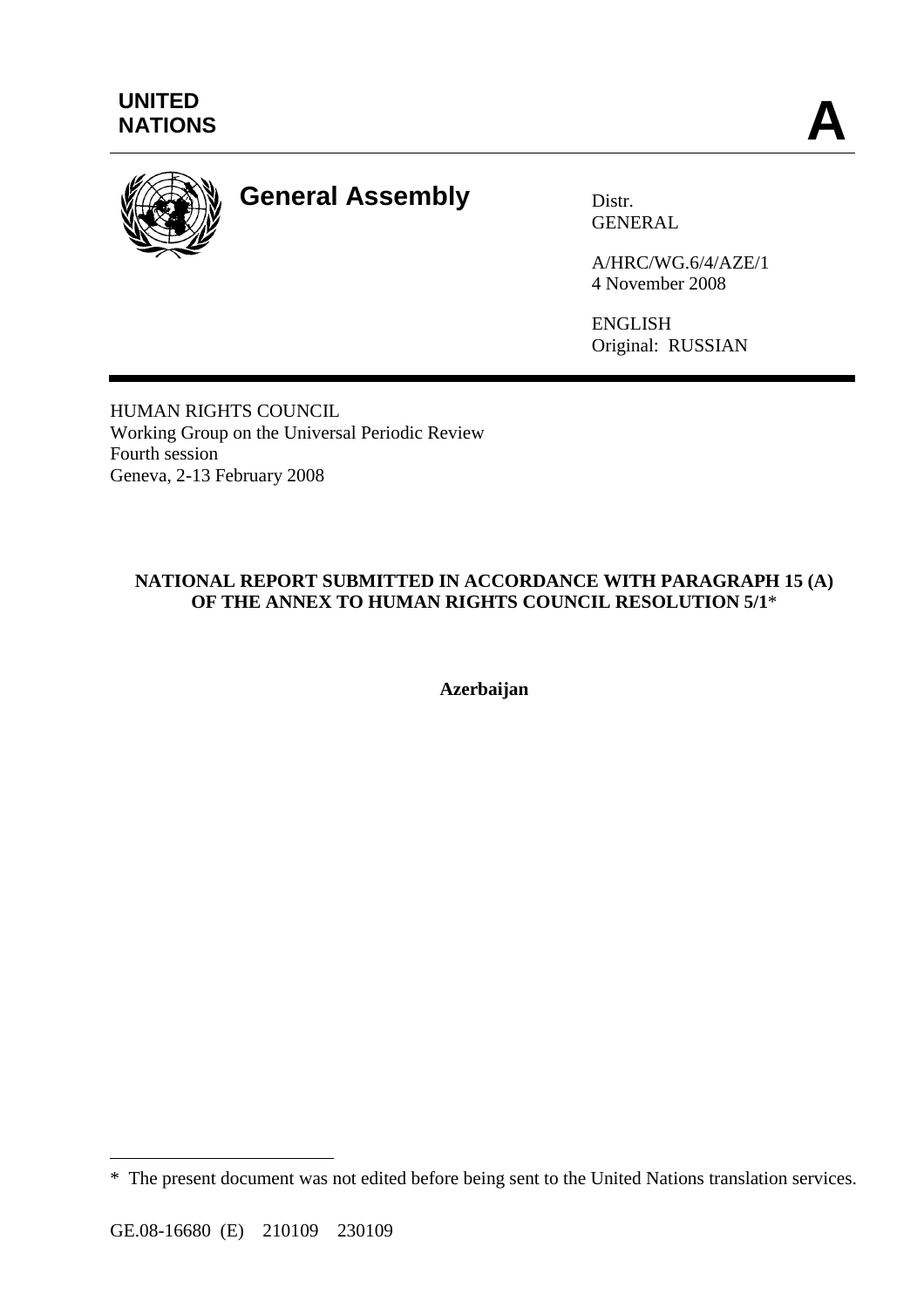# **I. METHODOLOGY AND CONSULTATION PROCESS**

1. The national report of the Republic of Azerbaijan for this review was prepared in accordance with the general guidelines for the preparation of information under the universal periodic review set out in document A/HRC/6/L.24.

2. A working group including relevant government ministries and departments was established by a presidential order to prepare the report. The Azerbaijani Commissioner for Human Rights (Ombudsman) and representatives of human rights NGOs were also involved in the effort.

3. Prior to the completion of the national report, the Deputy Minister for Foreign Affairs briefed NGO representatives and other civil society actors on its substance and content, the procedure for its consideration by the Working Group on the Universal Periodic Review and the role played by NGOs in preparing it.

# **II. COUNTRY BACKGROUND**

## **A. System of government**

4. Under article 7 of the Constitution, "the Azerbaijani State is a democratic, law-based, secular and unitary republic". The State is divided into 61 geographically-based administrative districts. Azerbaijan has a republican presidential system of government. Governmental authority is based on the principle of the separation of powers: legislative power is vested in the Milli Meclis (parliament); executive power in the President; and judicial power in the courts. Under the Constitution, the legislative, executive and judicial branches cooperate with and act independently of one another within the scope of their powers.

## **B. Constitutional structure**

5. The Constitution proclaims the protection of human and civil rights and freedoms as the supreme goal of the State (art. 12). Every effort is being made to take full advantage of the State's political, legal and economic potential to achieve this goal and develop the relevant legal frameworks. Pursuant to article 12, paragraph II, of the Constitution, the human and civil rights and freedoms enumerated in the Constitution must be implemented in accordance with the international treaties to which Azerbaijan is a party.

6. Under article 148 of the Constitution, the international agreements to which Azerbaijan is a party are an integral part of its legislative system and prevail over national regulations and laws (with the exception of the Constitution and laws adopted by referendum) in the event of a conflict (art. 151).

7. The Constitution proclaims the inviolability, sanctity and inalienability of the rights and freedoms of every person from birth (art. 24).

8. Section II of the Constitution covers the basic human and civil rights and freedoms set out in international instruments such as the right to life, liberty, equality, property, personal inviolability, health care, protection of honour and dignity, and freedom of thought, speech, conscience and assembly.

9. The Referendum Act amending the Constitution of the Republic of Azerbaijan was adopted by a national referendum held on 24 August 2002, pursuant to a presidential decree of 22 June 2002, with a view to amending the Constitution. It should be noted that the amendments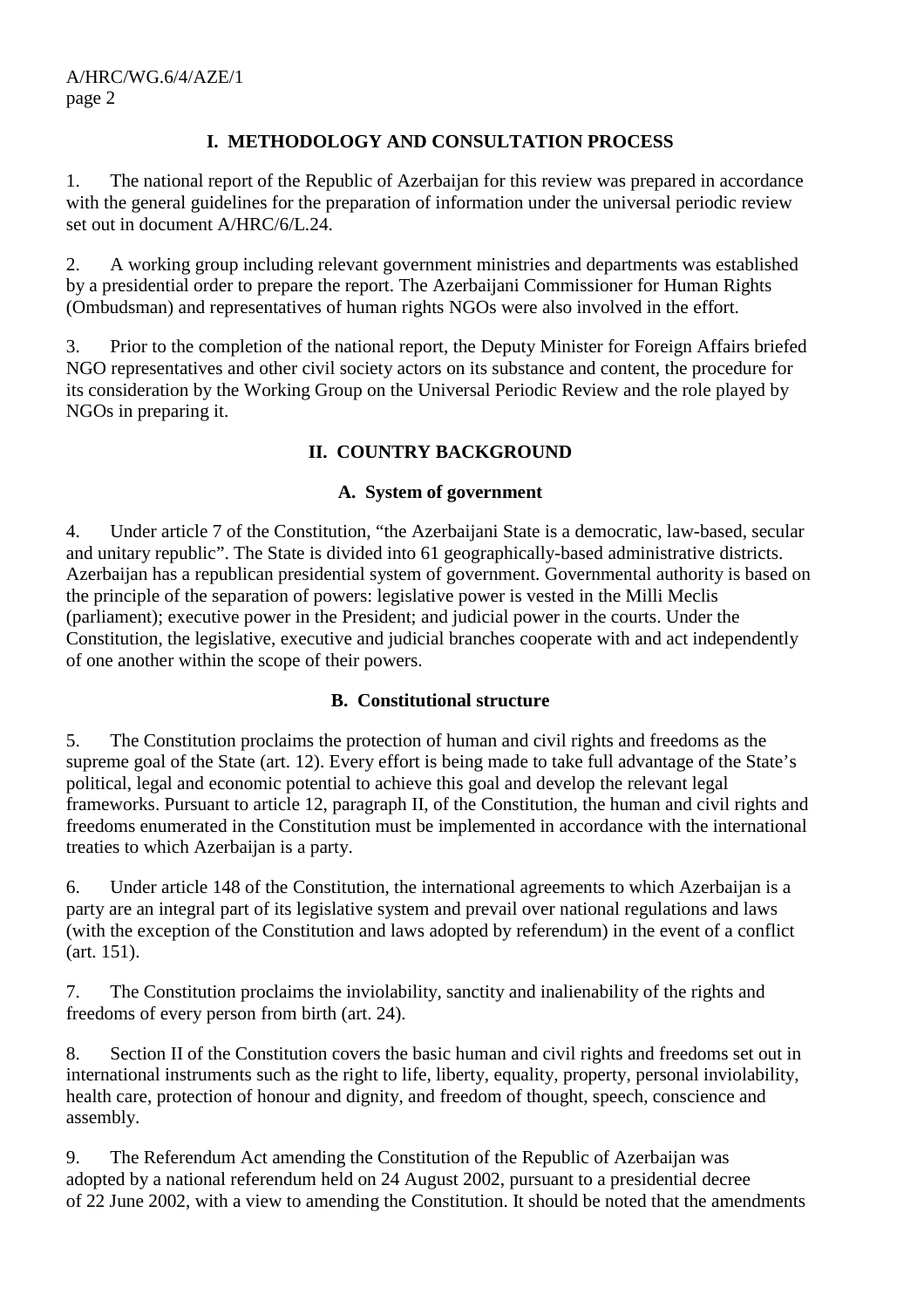introduced, inter alia, gave all persons the right to challenge directly in the Constitutional Court statutory instruments issued by the legislative and executive authorities and enactments of municipalities and the courts that encroach on their rights and freedoms. In accordance with the Act, courts may apply to the Constitutional Court, in the manner prescribed by law, for an interpretation of provisions of the Constitution and laws of Azerbaijan relating to human rights and freedoms. Furthermore, in accordance with the amendments, the Commissioner for Human Rights is entitled to refer to the Constitutional Court, in the manner prescribed by law, statutory instruments issued by the legislative and executive authorities and enactments of municipalities and the courts that encroach on human rights and freedoms.

## **C. National human rights legislation**

10. Azerbaijan has adopted a range of laws governing various areas of human rights. They include the constitutional acts on the Commissioner for Human Rights (Ombudsman) of the Republic of Azerbaijan and on the regulation of the exercise of human rights and freedoms in the Republic of Azerbaijan, and the Political Parties Act, Freedom of Religion Act, Aliens and Stateless Persons (Legal Status) Act, Courts and Judges Act, Citizens' Applications Review Procedure Act, Public Health Protection Act, Rights of the Child Act, Citizenship Act, Freedom of Assembly Act, Parties to Criminal Proceedings (State Protection) Act, Immigration Act, Refugees and Internally Displaced Persons (Status) Act, Decisions and Actions (Omissions) that Violate the Rights and Freedoms of Citizens (Court Appeals) Act, Youth Policy Act, Constitutional Court Act, Suppression of Human Trafficking Act, Receipt of Information Act, Ad Hoc Social Assistance Act and Gender Equality Act. In addition, the Civil Code, Code of Civil Procedure, Criminal Code, Code of Criminal Procedure, Penal Enforcement Code and others have entered into force since 2000. These laws were drafted in accordance with democratic principles and international legal standards and are highly regarded by international experts.

11. The Milli Meclis adopted a law amending and supplementing the Penal Enforcement Code and Code of Criminal Procedure on 24 June 2008 to make the rules on serving and enforcement of sentences more humane. The law envisages the expansion of the rights of prisoners to receive an education, the provision of mental health services in prisons, a ban on censorship of correspondence, a decrease in deductions from prisoners' wages, the granting of material assistance by the State, an increase in the level of funding and the number of visits and telephone calls granted, and the introduction of additional benefits for prisoners.

# **D. Human rights policy**

12. The presidential decree of 22 February 1998 on measures to uphold human and civil rights and freedoms paved the way for more rapid democratization and integration of the country, in the international community. It laid out a conceptual framework and basic principles, set priorities for achieving consistent human rights protection and provided for a comprehensive, nationwide approach to the consideration of these issues.

13. A national human rights protection programme was approved by a presidential order of 18 June 1998.

14. A Human Rights Research Institute has been established at the Azerbaijani Academy of Sciences to carry out research into issues connected with human rights and freedoms and to increase awareness of the law.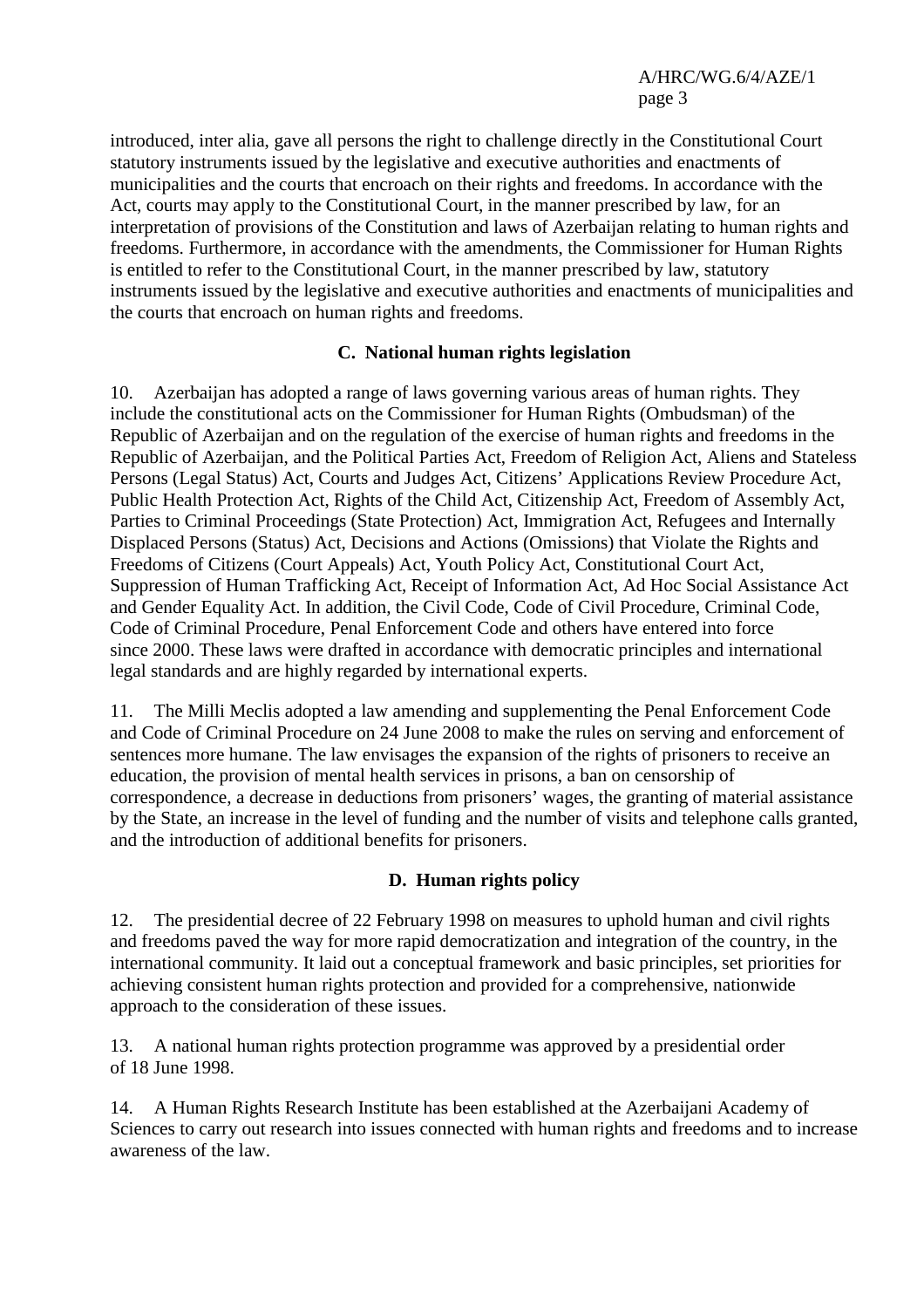15. An important human rights measure has been the establishment of the institution of ombudsman (www.ombudsman.gov.az).

16. A national plan of action for human rights protection in the Republic of Azerbaijan was approved by a presidential order of 28 December 2006 to fully harmonize Azerbaijani regulations and laws with international human rights standards, devise and carry out a new strategy for cooperation with international organizations, improve efforts by State bodies to safeguard human rights, encourage scholarly research, enhance legal education and develop relations between the State and civil society.

17. A working group was established by an order of the head of the Executive Office of the President of 25 May 2007 to coordinate efforts to implement the national plan of action. The independent Office of the Ombudsman spearheads the activities of this group. Five subgroups were established within the working group to be responsible for improving legislation, cooperating with international organizations on human rights, enhancing the protection of the rights of various segments of the population, improving the efforts of State bodies, and organizing education, outreach and scholarly research on human rights, in line with the national plan of action. Representatives of NGOs cooperate closely with State bodies in the work of the subgroups, and public hearings are held in every region of the country.

18. A Presidential Pardons Commission was established following the President's initiative to reinstitute pardons in May 1995. The President has signed 45 decrees pardoning 4,858 prisoners since 1995. The majority of them were released from serving the remainder of their sentence; the unexpired portion of the sentence of one group of prisoners was halved; and the punishment of some prisoners sentenced to life in prison was commuted to a shorter term. At the same time, amnesty was granted on eight occasions between 1997 and 2007 to more than 80,000 convicted prisoners and suspects, most of whom were released and exonerated.

# **E. Legal procedure and judicial reform**

19. Under the Constitution, judicial power in Azerbaijan is vested solely in the courts, including the Constitutional Court, the Supreme Court, courts of appeal, and ordinary and specialized courts. Since September 2000, there have been three stages of legal proceedings: first instance, appeal and cassation. The Procurator's Office and the defence take part in all legal proceedings, except constitutional proceedings.

20. The judicial and legal system, the main function of which is to protect human rights and freedoms, has been radically reformed. A range of important new laws has been adopted, including the Constitutional Court Act, the Courts and Judges Act, the Procurator's Office Act, the Police Act, the Operational and Investigative Activities Act, the Bar and Advocacy Act, the Civil Code, the Code of Civil Procedure, the Criminal Code, the Code of Criminal Procedure, the Penal Enforcement Code and others.

21. Azerbaijan has taken comprehensive measures in cooperation with the Council of Europe to ensure more effective administration of justice, safeguard judicial independence and improve the selection procedures for judges. It established a joint working group with the Council to draft a plan of action for that purpose. The parliament drafted several bills, which were reviewed by the Council, passed the ad hoc Judicial and Legal Council Act and made significant amendments to the Courts and Judges Act, in accordance with the plan. The Judicial and Legal Council was granted a special status, and its powers and membership were expanded under these laws. Furthermore, for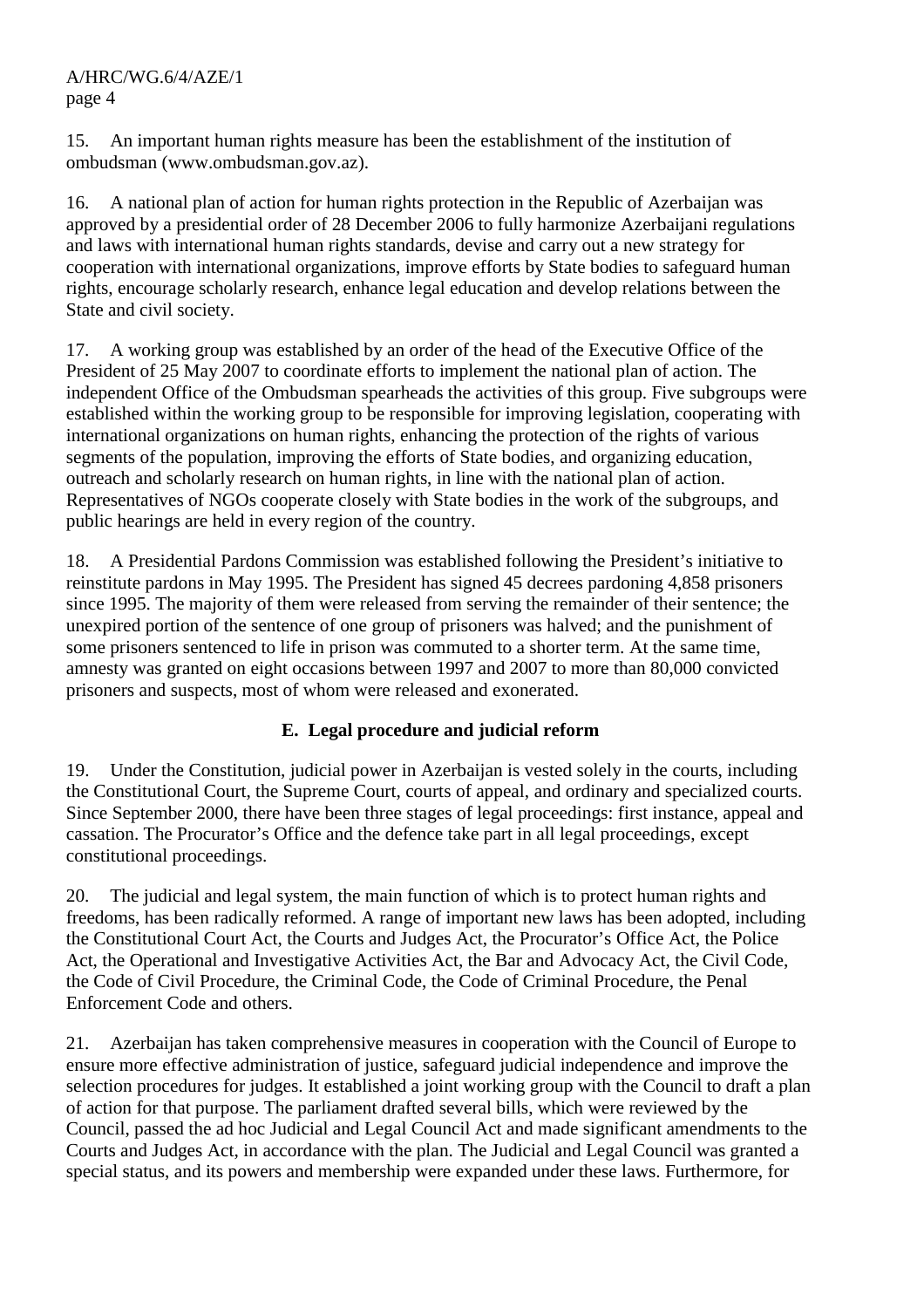the purpose of selecting candidates for judicial posts, a new body, the Judicial Selection Committee, was established, a special multi-stage procedure for selecting candidates was envisaged and specialized training courses were developed for them in keeping with international practice.

22. The Ministry of Justice and the World Bank adopted a decision to launch a joint project to improve the justice sector, which included an agreement to extend a \$21.6 million loan to Azerbaijan and non-repayable financial assistance from the Japanese Government totalling \$3 million, with an additional \$11 million to be allocated by the Azerbaijani Government for the purpose. The project provides for the construction of 17 new court houses and major repairs and technical renovations to many others, the furnishing of the Constitutional and Supreme Court with the latest equipment and the financing of many other undertakings.

23. Everyone is guaranteed judicial protection of his or her rights and freedoms under the Constitution. Everyone is entitled to appeal in a court of law against the decisions and actions (omissions) of State bodies, political parties, trade unions and other voluntary associations, and officials. The country's Constitution also gives every convicted person the right to appeal to a higher court, in the manner prescribed by law, to have a sentence reviewed, an offence pardoned or a penalty reduced.

24. The ad hoc presidential decree on modernization of the judicial system and the law amending and supplementing several legislative acts of the Republic of Azerbaijan of 19 January 2006 have played an important role in meeting the population's requirements for legal institutions and legal assistance, ensuring more effective administration of justice and increasing citizens' trust in the courts. New courts, including regional appeals courts and local economic courts, have been established under the decree.

25. To ensure more effective administration of justice, expand the judiciary and facilitate the operation of new courts, the number of judges was increased by 156 (approximately 50 per cent), pursuant to presidential decrees of 17 August 2006, on increasing the number of court judges and determining the territorial jurisdiction of the courts of the Republic of Azerbaijan, and 2 November 2006, on the development of legal institutions in the Autonomous Republic of Naxçivan. In addition, the orders of the Cabinet of Ministers of 30 December 2006 and 26 September 2007 increased the number of court staff members by 434. The post of assistant judge was also established under the Courts and Judges (Reform) Act.

## **F. Commissioner for Human Rights (Ombudsman) of the Republic of Azerbaijan**

26. As early as 1998, a State human rights programme approved by a presidential order of 18 June of that year gave fresh impetus to the legal and institutional reforms and led to the establishment of the first-ever Office of the Ombudsman in the country. Concerted efforts have been made in this respect in cooperation with civil society and international organizations, a specific strategy has been worked out through a scholarly review of the work of the Ombudsman in Azerbaijan, and the Commissioner for Human Rights in the Republic of Azerbaijan Constitutional Act was adopted on 28 December 2001.

27. Under the law on the Ombudsman, the post of Commissioner was established to redress violations of human rights and freedoms by State bodies, local government bodies and officials. The activities of the Commissioner must not encroach on or duplicate the functions of other State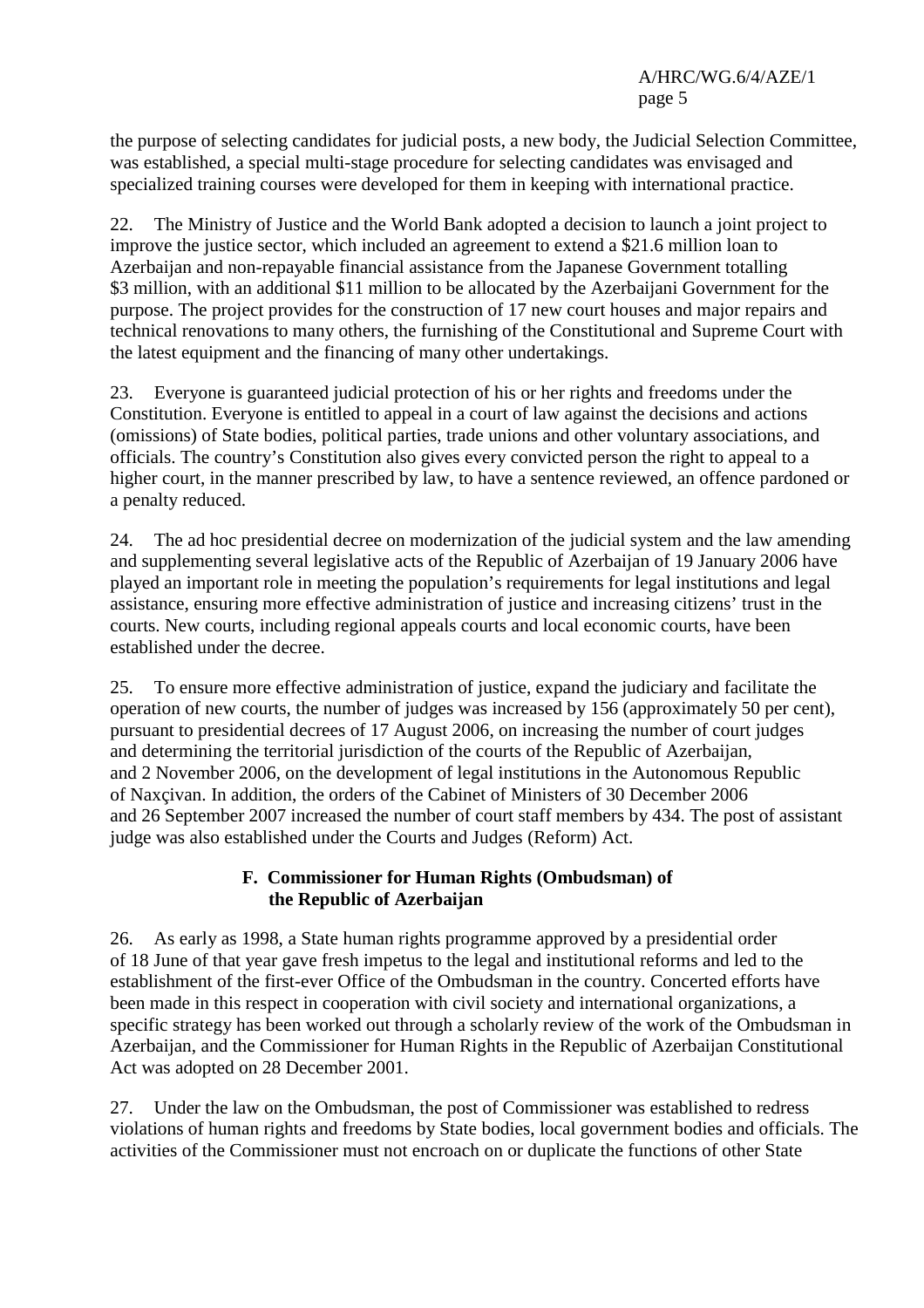authorities entrusted with protecting human rights and redressing violations of human rights and freedoms. Under the law, the Commissioner reviews complaints of human rights violations from citizens of Azerbaijan, aliens, stateless persons and legal persons.

28. The International Coordination Committee of National Institutions for the Promotion and Protection of Human Rights granted the Ombudsman A status on 27 October 2006, which allowed the Ombudsman, as a body in compliance with the Paris Principles, to actively participate in the work of the Human Rights Council, give recommendations, make statements, comment on reports submitted to United Nations treaty bodies and the Human Rights Council, and present alternative reports.

#### **G. International human rights obligations**

29. Azerbaijan is a party to more than 50 international human rights protection instruments and has been highly successful in meeting its international obligations in this area. The Government regularly submits reports to the United Nations treaty bodies on the implementation of these instruments for consideration by the relevant committees.

30. Azerbaijan has acceded to the International Covenant on Economic, Social and Cultural Rights, the 1966 International Covenant on Civil and Political Rights, the 1989 Convention on the Rights of the Child, the 1979 Convention on the Elimination of All Forms of Discrimination against Women, the 1949 Convention against Torture and Other Cruel, Inhuman or Degrading Treatment or Punishment, the 1965 International Convention on the Elimination of All Forms of Racial Discrimination, the 1990 International Convention on the Rights of All Migrant Workers and Members of Their Families, the 2000 Optional Protocol to the Convention on the Rights of the Child on the involvement of children in armed conflict, the 2000 Optional Protocol to the Convention on the Rights of the Child on the sale of children, child prostitution and child pornography, the 1966 Optional Protocol to the International Covenant on Civil and Political Rights concerning communications from individuals, the 1989 Second Optional Protocol to the International Covenant on Civil and Political Rights, aiming at the abolition of the death penalty, the 1999 Optional Protocol to the Convention on the Elimination of All Forms of Discrimination against Women concerning individual complaints and investigation procedures, the 1948 Convention on the Prevention and Punishment of the Crime of Genocide, the 1926 Slavery Convention, the 1953 Protocol amending the Slavery Convention, the 1949 Convention for the Suppression of the Traffic in Persons and of the Exploitation of the Prostitution of Others, the 1951 Convention relating to the Status of Refugees and its 1967 Protocol, the 1954 Convention relating to the Status of Stateless Persons, the 1957 Convention on the Nationality of Married Women, the 1952 Convention on the Political Rights of Women, the 1987 European Convention for the Prevention of Torture and Inhuman or Degrading Treatment or Punishment and its 1993 Protocols (Nos. 1 and 2), the 1995 Framework Convention on the Protection of National Minorities, the 1996 European Social Charter (revised), the 1975 European Convention on the Legal Status of Children Born out of Wedlock, the 1983 European Convention on Compensation of Victims of Violent Crimes, the 1950 European Convention for the Protection of Human Rights and Fundamental Freedoms, its Protocols and other instruments.

31. Azerbaijan signed the Optional Protocol to the Convention against Torture and Other Cruel, Inhuman or Degrading Treatment or Punishment concerning regular visits undertaken by independent international and national bodies to places where people are deprived of their liberty on 15 September 2005 and expects to ratify it soon. It signed the International Convention for the Protection of All Persons from Enforced Disappearance on 6 February 2007 and the Convention on the Rights of Persons with Disabilities and its Optional Protocol on 9 January 2008.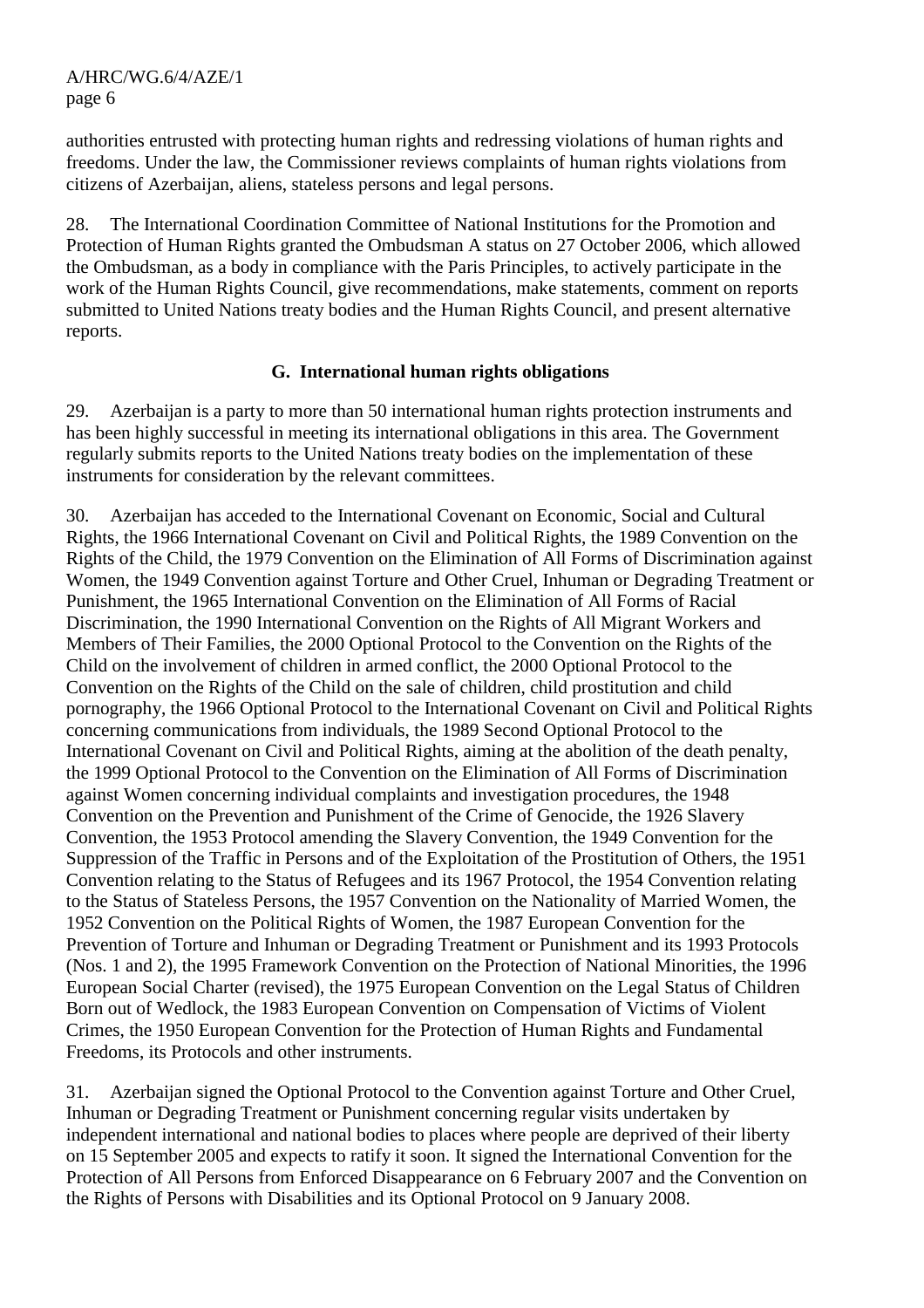# **III. PROMOTION AND PROTECTION OF HUMAN RIGHTS**

## **A. European Court of Human Rights**

32. A member of the Council of Europe, Azerbaijan recognized the jurisdiction of the European Court of Human Rights, having ratified the European Convention for the Protection of Human Rights and Fundamental Freedoms on 15 April 2002. To date, the European Court has handed down 48 judgements and decisions concerning applications regarding Azerbaijan, including 13 decisions finding violations of the Convention.

33. Azerbaijan is taking the necessary measures to comply with the decisions of the European Court, in accordance with its obligations under the European Convention for the Protection of Human Rights and Fundamental Freedoms.

34. The presidential decree on modernization of the judicial system has recommended that the Supreme Court and other judicial bodies make arrangements to study the judicial practice of the European Court of Human Rights. The plenum of the Supreme Court adopted an order on 30 March 2006 on the application of the European Convention for the Protection of Human Rights and Fundamental Freedoms and the decisions of the European Court of Human Rights in the administration of justice and decided to create a unit within the Supreme Court to translate the foregoing decisions and familiarize judges with them. Furthermore, a special bulletin of the decisions of the European Court of Human Rights concerning Azerbaijan and other States and relevant statistical data are also published.

# **B. The Republic of Azerbaijan and the United Nations Human Rights Council**

35. A member of the former Commission on Human Rights, Azerbaijan has been actively involved in the work of the Human Rights Council (hereinafter "the Council") and has succeeded in fulfilling the obligations voluntarily undertaken when it joined the Council. It is preparing to put forward its candidacy for membership of the Council for a further period (2010-2012).

36. Azerbaijan works closely with the treaty bodies and provides all the required periodic reports. Furthermore, it recognizes the competence of the United Nations treaty bodies to receive and consider communications by individuals or groups claiming to be victims of a violation of their rights. The Azerbaijani Government cooperates closely with the Council's special procedures mandate holders and affords them every opportunity to visit the country; it expresses its readiness to work with them in the future.

37. Azerbaijan has made a significant contribution to the work of the Council through its active involvement in it. It is currently a member of the Bureau of the Council. The Permanent Representative of Azerbaijan in Geneva was elected Vice-President and Rapporteur of the Council for 2008-2009. An Azerbaijani human rights expert has been elected to the Council Advisory Committee. Azerbaijan was appointed by the Group of Eastern European States as one of the five members of the Working Group on Situations. In addition, Azerbaijan served as coordinator of the Eastern European Group for human rights issues from the time of the Commission on Human Rights to the third session of the Council.

38. It supported the work of the Working Group on an optional protocol to the International Covenant on Economic, Social and Cultural Rights and continues to support the Intergovernmental Working Group on the effective implementation of the Durban Declaration and Programme of Action, actively participating in discussions on that topic.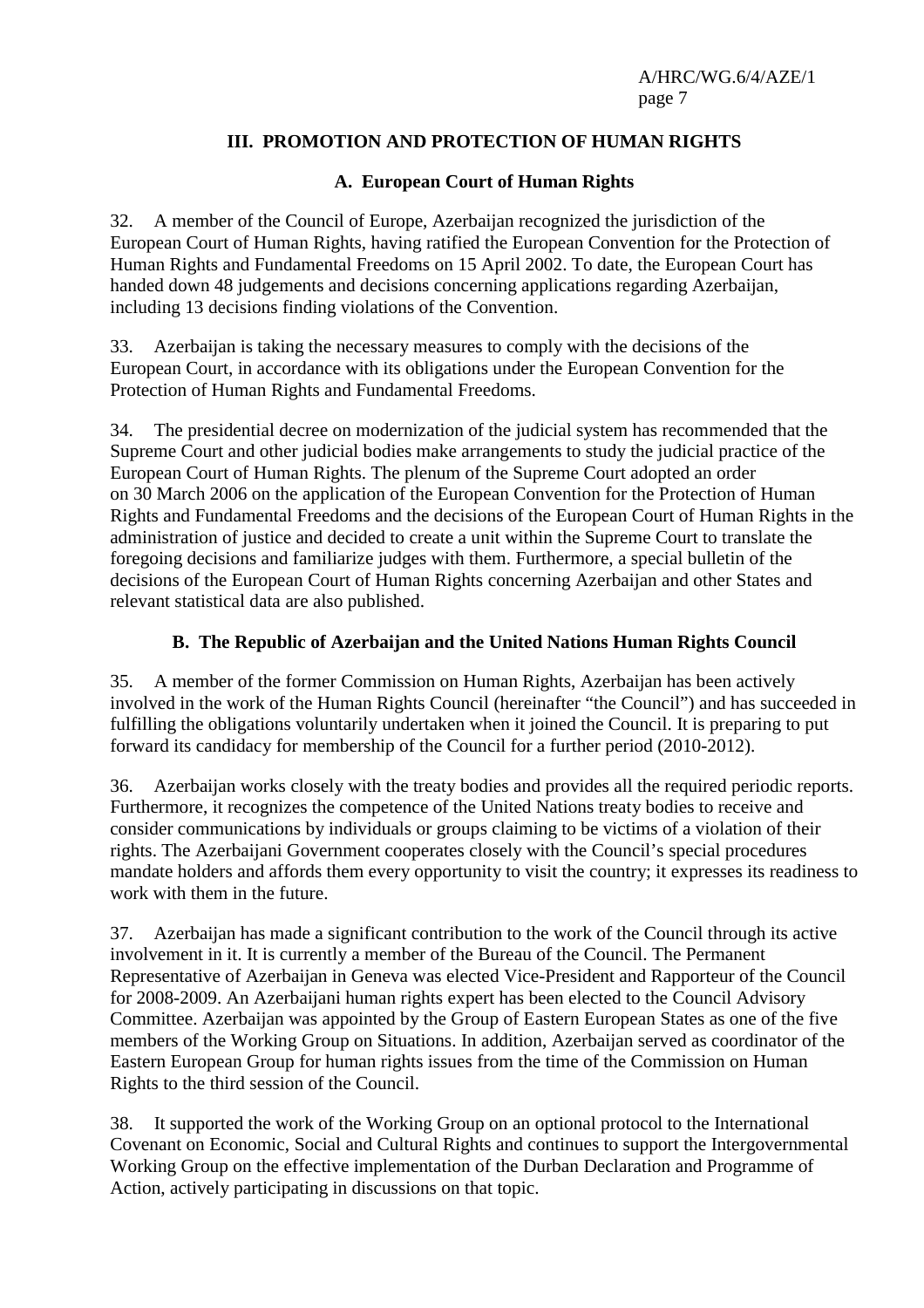39. From the time of the Commission on Human Rights, Azerbaijan has traditionally sponsored a resolution on missing persons, which continues to be adopted by the Council by consensus. Since becoming a member of the Council, it has also sponsored the resolution on the protection of cultural rights and property in situations of armed conflict, which was also adopted by consensus. Moreover, as the main sponsor of the resolution on missing persons, it organized a panel on the topic at the ninth session of the Council.

40. Azerbaijan supported the adoption by the Council of a draft legally binding normative instrument for the protection of all persons from enforced disappearance and supports the adoption of the draft United Nations Declaration on the Rights of Indigenous Peoples.

## **C. Social and economic issues**

## **1. The situation of women**

41. The Azerbaijani Constitution enshrines the equal rights and freedoms of men and women, and the Government guarantees equal rights and freedoms regardless of gender.

42. The Constitution has established the legal framework for the active participation of women in the process of democratic State-building.

43. Women who participate in the country's public and political life include 14 (11 per cent) of the 125 deputies and 1 of the 3 deputy speakers in the Milli Meclis, the Chairperson of the State Committee on the Family, Women and Children, 3 deputy ministers, 27 district deputy chief executives, 44 heads of department, the Commissioner for Human Rights, the Deputy Prime Minister and Commissioner for Human Rights of the Autonomous Republic of Naxçivan, the Vice-President of the Constitutional Court and 14 per cent of the country's judges.

44. Azerbaijan has 89 NGOs whose work focuses on the protection of women's rights, the provision of practical assistance in developing women's enterprise in a market economy, job creation for women, protection of the family, women's and children's health, and the involvement of women in public and political life.

45. In March 2000, the President signed a decree on implementing State policy for women in the Republic of Azerbaijan, which laid down guidelines for enhancing the role of women in State and public administration. The Cabinet of Ministers adopted a decision on a national plan of action on women's issues on 6 March 2000. The plan of action has a special section covering the prevention of all forms and manifestations of violence against women, trafficking in women and exploitation through prostitution and providing for the implementation of appropriate measures, including prosecution, in accordance with the procedure established by law, of persons guilty of violating women's rights.

46. The Gender Equality Act of 10 October 2006 plays an important role in ensuring the rights of women and expands the definition of gender discrimination to include any gender-based distinction or advantage that restricts or encroaches on the equal exercise of rights (art. 2.0.4). The purpose of this Act is to achieve gender equality by combating stereotyping of women and eliminating all forms of gender discrimination.

47. The State Committee on the Family, Women and Children, which, under its statute, is the main executive body responsible for applying State policy relating to the family, women and children, was established by a presidential decree of 6 February 2006. It is required to guarantee the exercise and prevent the violation of human and civil rights and freedoms, in particular the rights of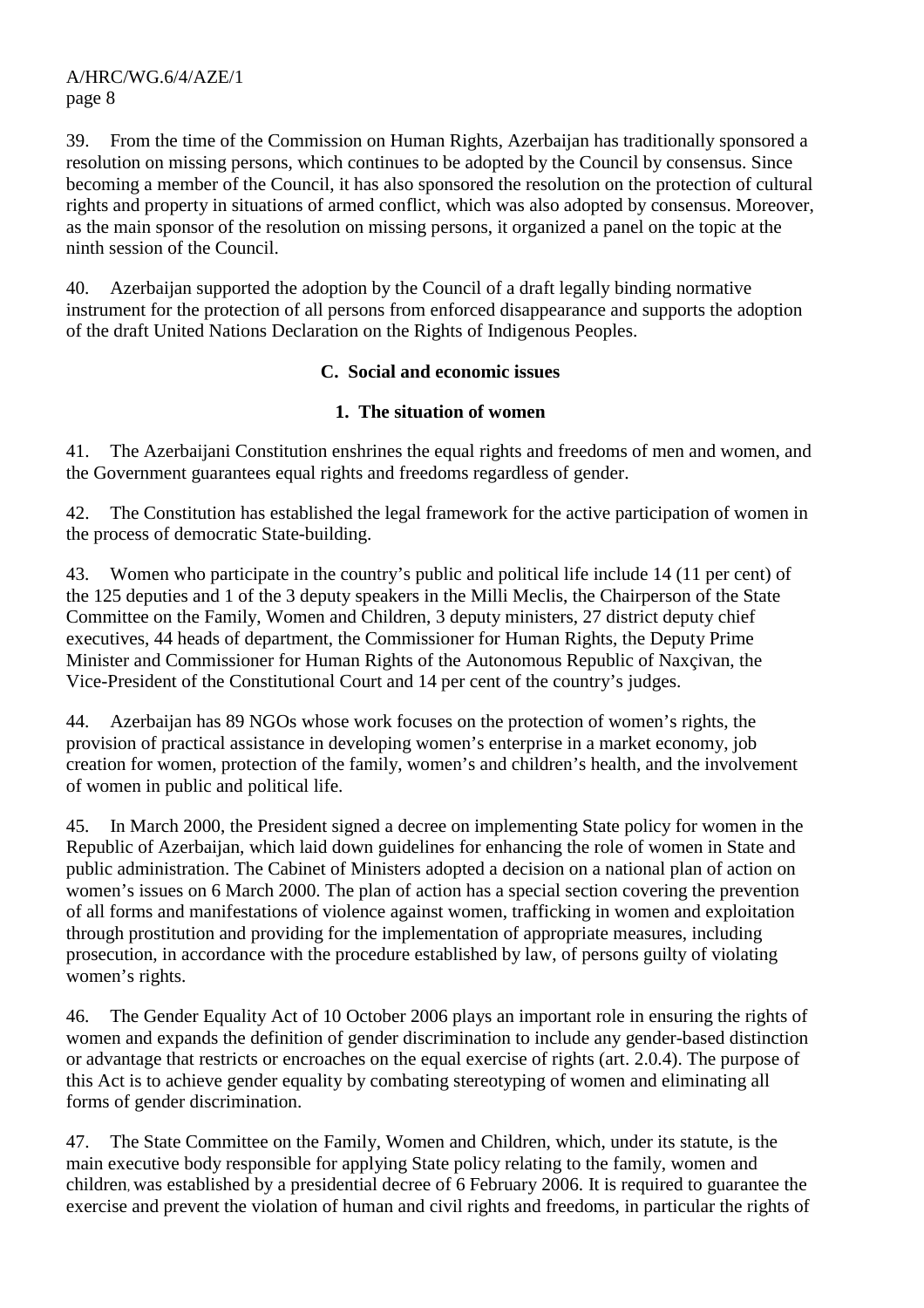children and women, within its scope in accordance with article 8.1 of its statute. It is also required, by article 8.18 of the statute, to handle complaints and petitions from citizens on matters within its scope and to take measures in accordance with the law.

48. In 2007, the Cabinet of Ministers adopted the comprehensive programme to combat domestic violence in a democratic society, which covers drafting of strategic plans, protection of women from violence, organization of further training to reduce unemployment among women, integration of refugee women and children in society, development of educational programmes to combat violence against women and promote equality in institutions of higher education, definition of criteria for violence against women and other matters.

49. The State Committee on the Family, Women and Children and the United Nations Development Programme (UNDP) prepared a 2007 human development report with a focus on gender relations to identify accomplishments, problems and ways forward in promoting gender equality. It presents the findings of extensive surveys conducted in Azerbaijan.

## **Existing problems**

50. Eliminating all forms of violence against women and bringing all perpetrators to justice is a priority for Azerbaijan. This is a complex social problem leading to poverty, poor health, isolation from society and death. Azerbaijan is as concerned about violence against women, including domestic violence, as any other country. It has been involved in the Council of Europe Campaign to Combat Violence against Women, including Domestic Violence (2006-2008), launched in November 2006.

51. The project to combat violence against women in the twenty-first century sponsored by the State Committee on the Family, Women and Children, the Heydar Aliyev Foundation and the United Nations Population Fund (UNFPA) is aimed at creating fresh opportunities for women to enjoy their rights, preventing violence and early marriage and reducing their effect on children, and protecting women and children from domestic violence. Provision has been made to carry out the following activities within the framework of the project: studying international experience, including the involvement of international experts; launching outreach campaigns and regional workshops and publishing relevant material on human rights and gender equality; raising awareness about human trafficking and early marriage in schools; preparing radio and television documentaries; developing strategies to provide services for victims of gender-based violence; and improving the mechanism for cooperation between gender focal points in State organizations.

## **2. The situation of children**

52. The State continues to focus its attention on safeguarding the rights of the child on an equal footing with other rights. The Rights of the Child Act plays a significant role in that regard, setting out the rights and freedoms of children in the country, the basic principles of public policy on children, and the objectives of State bodies and other entities or persons with respect to child protection in accordance with the Constitution, the Convention on the Rights of the Child and other international legal standards. It provides that public policy on children is designed to ensure the growth and development of each child under appropriate material and domestic circumstances, the provision of education in keeping with progressive requirements and the raising of children as worthy citizens.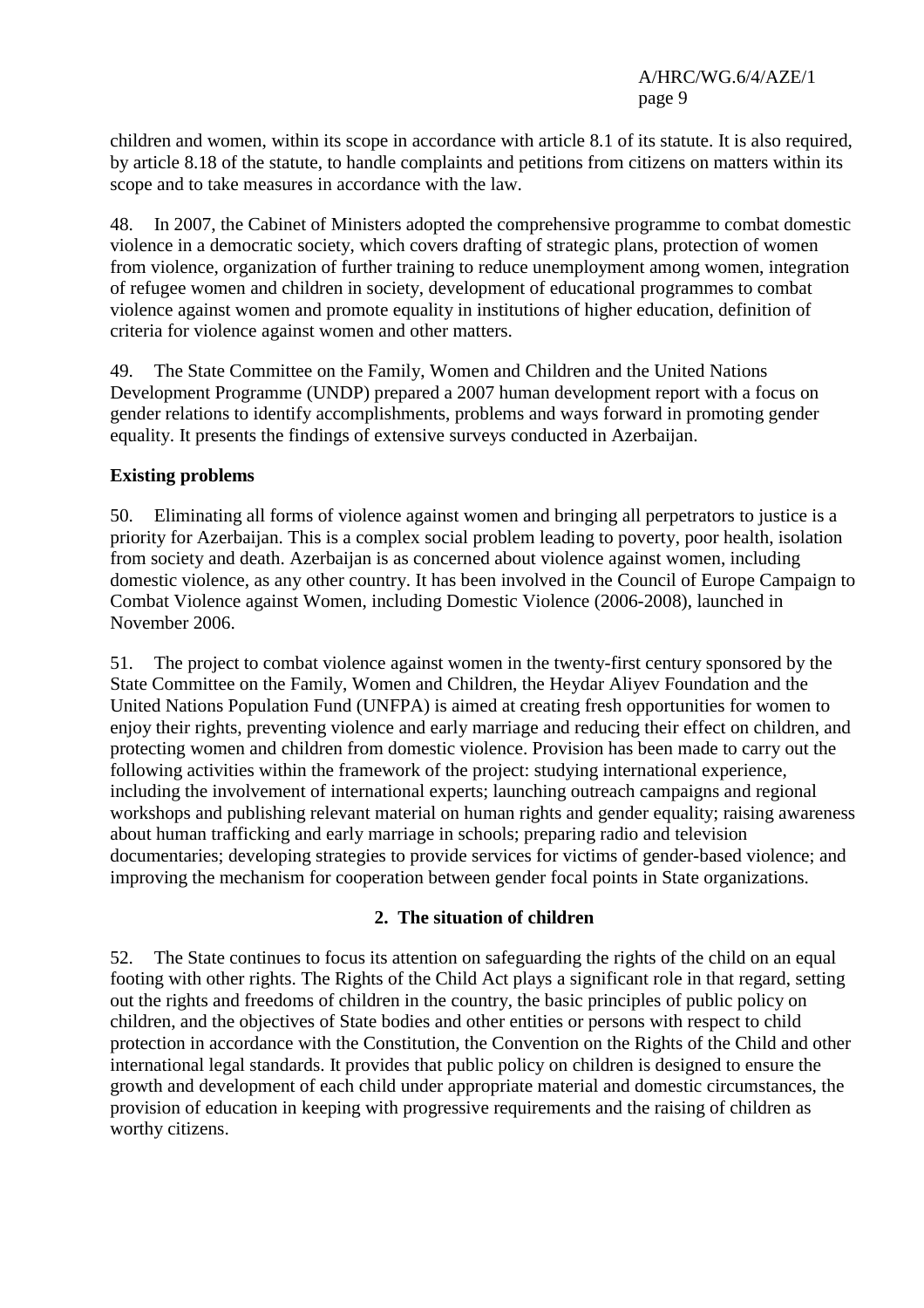53. Azerbaijan has passed a law ratifying the regulations governing the juvenile affairs commissions and commissions for the protection of the rights of minors, the Homelessness and Juvenile Offences (Prevention) Act and the Suppression of Human Trafficking Act.

54. Furthermore, Azerbaijan has acceded to a number of international instruments concerning the rights of the child. The Convention on the Rights of the Child has been translated into Azeri and included in school curricula. Legal experts, judges, lawyers, staff at children's institutions, teachers and health and social workers have all been involved in this initiative.

55. The Committee on the Rights of the Child considered the second periodic report of Azerbaijan on 19 January 2006 at its forty-first session. It commended the measures taken by the Government to protect and provide for the rights of children.

56. The national plan of action for human rights protection envisages measures on the part of the relevant State bodies to meet fully their obligations under the Convention against Transnational Organized Crime and the Protocol to Prevent, Suppress and Punish Trafficking in Persons, Especially Women and Children, supplementing the Convention, and measures to ensure the observance of the terms of those instrument. It also envisages close cooperation with international organizations and NGOs in the social rehabilitation of and prevention of homelessness among minors.

57. The 2006-2015 State programme for the placement of children living in State institutions in families (deinstitutionalization) and alternative care was approved by a presidential order of 29 March 2006. The programme reflects the principle enshrined in the Convention on the Rights of the Child that in order for children to develop into mature and well-balanced individuals, they must grow up in a happy, loving and accepting family environment. It helps to place children living in State institutions in families, and establishes and organizes mechanisms for alternative care, which are used on a selective basis. In addition, under a project sponsored by the Austrian organization SOS-Kinderdorf International, surrogate families (consisting of three children, a mother and an aunt, the mother's sister) have been created for homeless and orphaned children in Baku and Gäncä and provided with financial assistance.

58. Workshops on juvenile justice have been held for judges, candidates for the post of judge, public prosecutors and lawyers, with the participation of local and international experts, under a project for strengthening capacity and infrastructure for human rights protection and promotion, carried out by the Azerbaijani Ministry of Justice and the Office of the United Nations High Commissioner for Human Rights (OHCHR) since 1998.

59. The United Nations Children's Fund (UNICEF), Ministry of Internal Affairs and Ministry of Justice signed a tripartite plan of action for juvenile justice reform in 2006. Under the plan, studies were carried out into the situation of juvenile offenders, appropriate training was organized for them, a number of workshops and conferences were held on the prospects for the development of juvenile justice in the country, and visits were made by officials from the relevant State bodies to European countries to acquaint themselves with the juvenile justice systems in place there. A corresponding plan of action for juvenile justice reform continued to be implemented in 2008.

60. A total of 305 minors were convicted in 2007, accounting for 2.1 per cent of all convictions. They included 83 minors sentenced to deprivation of liberty for a specific term and 222 to penalties not involving deprivation of liberty (50 were fined, 16 were sentenced to unpaid labour and 21 to community service, and 135 received suspended sentences).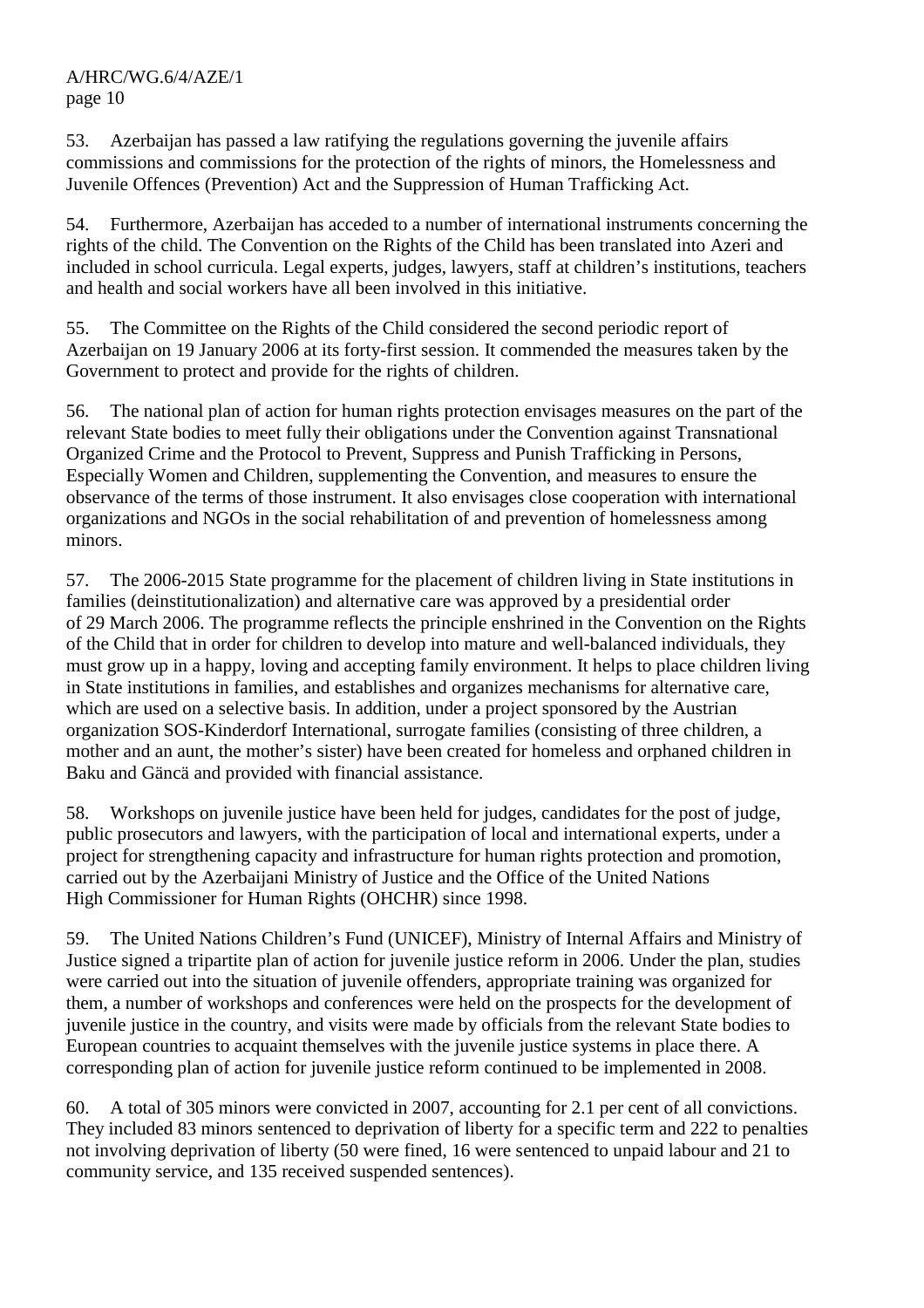61. Pursuant to article 29 of the Rights of the Child Act, the State is required to furnish children with social support in the form of monthly benefits, one-time payments and ad hoc assistance. As at 1 July 2008, 55,500 children (persons under 18 years of age) with disabilities, 23,900 children of persons who perished while defending the territorial integrity of Azerbaijan, war invalids or persons disabled by the accident at the Chernobyl nuclear power station and 8,600 children under the age of 1 received monthly benefits. One-time childbirth allowances for 47,200 children were received.

## **Existing problems**

62. Despite the measures for the protection of the rights of the child introduced by the Government, Azerbaijan is still facing problems in this area caused by Armenia's aggression against it.

63. State bodies are taking urgent action to mitigate the impact of the war on the lives of Azerbaijan's people, especially its children. Arrangements are in place for the education of refugee children. A total of 89,985 refugee children from Armenia and internally displaced children from the occupied territory of Azerbaijan are being educated in 695 general education schools for such children.

64. Pursuant to article 39 of the Rights of the Child Act, refugee children and internally displaced children have the right to the status corresponding to their situation. The State is introducing emergency measures to provide the necessary protection and humanitarian assistance for such children; it is organizing searches for children taken prisoner or held hostage, cooperating for this purpose with international agencies, and is furnishing the necessary support for the work of NGOs. Under article 30 of the Act, the State runs special programmes to protect children living in areas affected by military activities, epidemics, and natural and environmental disasters and children suffering the effects of such phenomena, as well as orphans and children from one-parent and needy families.

# **3. Situation of refugees and internally displaced persons**

65. The presence of refugees and internally displaced persons is one of the main problems facing Azerbaijan today.

66. More than 1 million refugees and internally displaced persons have settled in various parts of Azerbaijan because of Armenia's occupation of 20 per cent of Azerbaijan's territory. The State Committee on Refugees and Internally Displaced Persons was established in 1993 to protect and promote their political, economic and social rights.

67. This Committee now adopts and implements the necessary measures to realize the political, economic and social rights of refugees and internally displaced persons. The Committee is the principal executive authority carrying out State policy concerning the resettlement, sheltering, repatriation and social welfare of refugees and displaced persons and providing them with decent living conditions.

68. Azerbaijan is a party to the Convention relating to the Status of Refugees and its Protocol and has established a legislative framework in line with international legal standards and adopted a number of laws.

69. The Refugees and Internally Displaced Persons (Status) Act of 21 May 1999 makes provision for humanitarian assistance for refugees and internally displaced persons. The issue of naturalization of refugees and internally displaced persons was resolved in the Citizenship Act of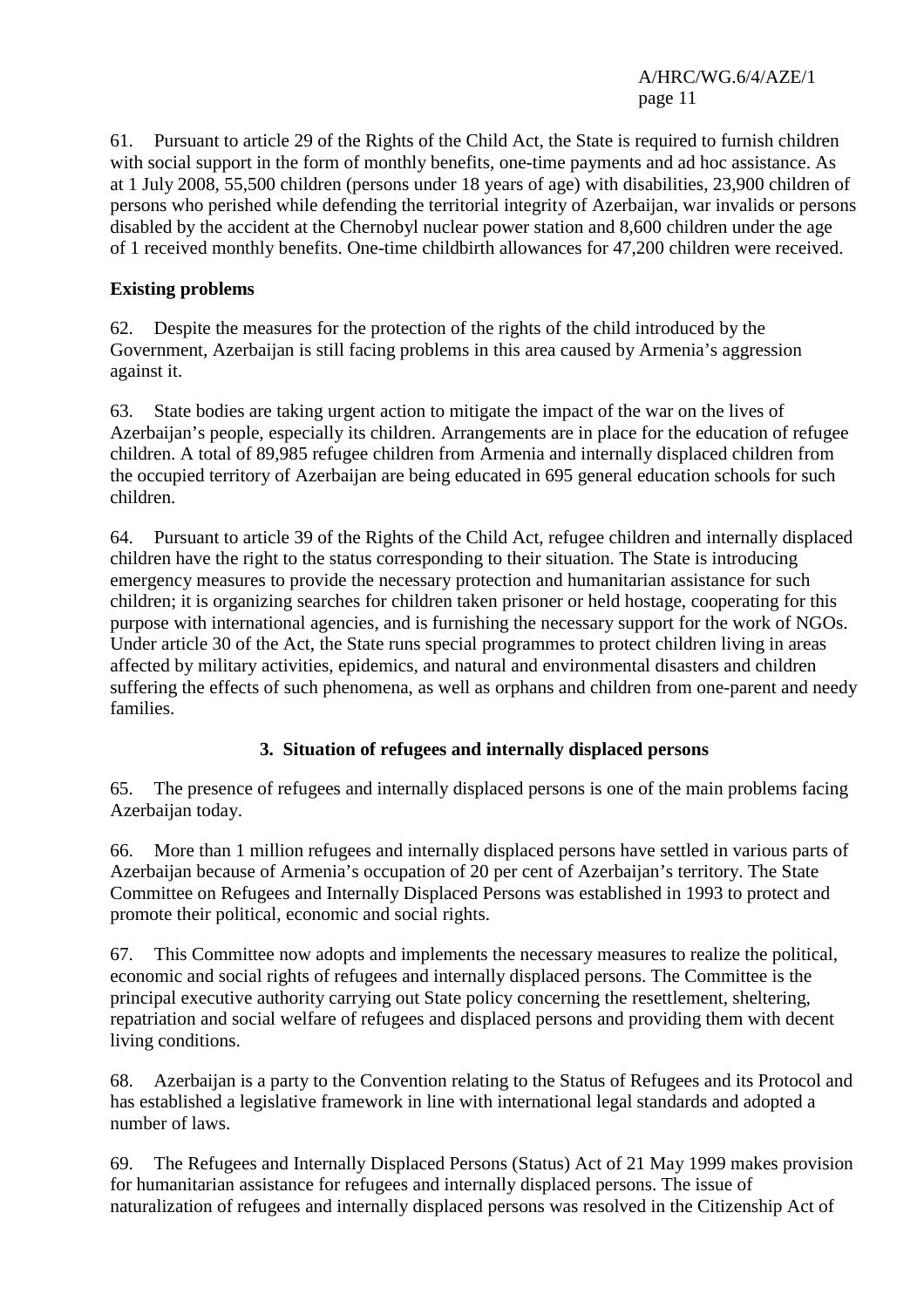October 1998, which provides that refugees who settled in Azerbaijan between January 1988 and January 1992 are Azerbaijani citizens and enjoy all the rights of Azerbaijani citizens. The Internally Displaced Persons and Persons of Similar Status (Social Security) Act of 21 May 1999 was adopted with a view to resettling and providing social protection for refugees and internally displaced persons and setting out the obligations of State bodies in this respect.

70. In addition, a State programme approved by a presidential order of 1 July 2004 has been set up to improve the living conditions and increase employment of refugees and internally displaced persons (settled in tent camps, railway freight cars and other places unsuitable for living) and to address other social problems pending the liberation of the Azerbaijani lands under occupation and the return of those persons to their homes. Forty-seven settlements have been constructed in various areas of the country for refugee and internally displaced families. More than 100 schools and dozens of hospitals have been constructed and relevant infrastructure established in these settlements.

71. The national plan of action for human rights protection, which envisages stepping up measures in response to the gross human rights violations faced by refugees and internally displaced persons resulting from Armenia's military aggression against Azerbaijan, plays a particularly important role in addressing their problems.

72. Azerbaijan closed down its last tent camps, located in the country's Sabirabad and Saatli districts, in December 2007.

## **4. Poverty alleviation**

73. Azerbaijan is an emerging economy. It has the fastest economic growth rate in Eastern Europe and, indeed, the world. Over the past five years, Azerbaijan's gross domestic product (GDP) has increased by a factor of 2.6, and its per capita income in 2007 reached \$3,692.40. Although rising oil and gas production is the main reason for such swift growth in GDP, the non-oil sector has also developed successfully. Growth of the non-oil sector of the economy over the past eight years averaged 11.5 per cent per year.

74. Raising living standards and providing social security for Azerbaijan's citizens are crucial objectives of its social and economic policy. The well-being of the population is increasing as the economy develops. Over the past five years, the income of the population has grown by a factor of 2.9, reaching \$1,970 per capita.

75. Azerbaijan's employment strategy for 2006-2015, approved by a presidential decree of 26 October 2005, seeks to take a comprehensive approach to the issue of employment in the Republic, make optimal use of human resources and create jobs for the population. The State programme to implement the employment strategy for 2007-2010 was confirmed by a presidential decree of 15 May 2007 as part of the first stage of carrying out this strategy. It provides for enhancing national legislation and taking further steps to bring it into line with international legal standards in the area of employment, creating a favourable economic environment that facilitates employment policy implementation, developing regional labour markets, creating new jobs, increasing the skills and labour market competitiveness of the workforce, and taking steps to strengthen social protection for job seekers and the unemployed.

76. The total economically active population in Azerbaijan in 2007 was 4,295,200, including 4,014,100 employed persons and 281,100 unemployed. About 38.7 per cent of employed persons worked in agriculture and 61.3 per cent in non-agricultural occupations, mostly in industry,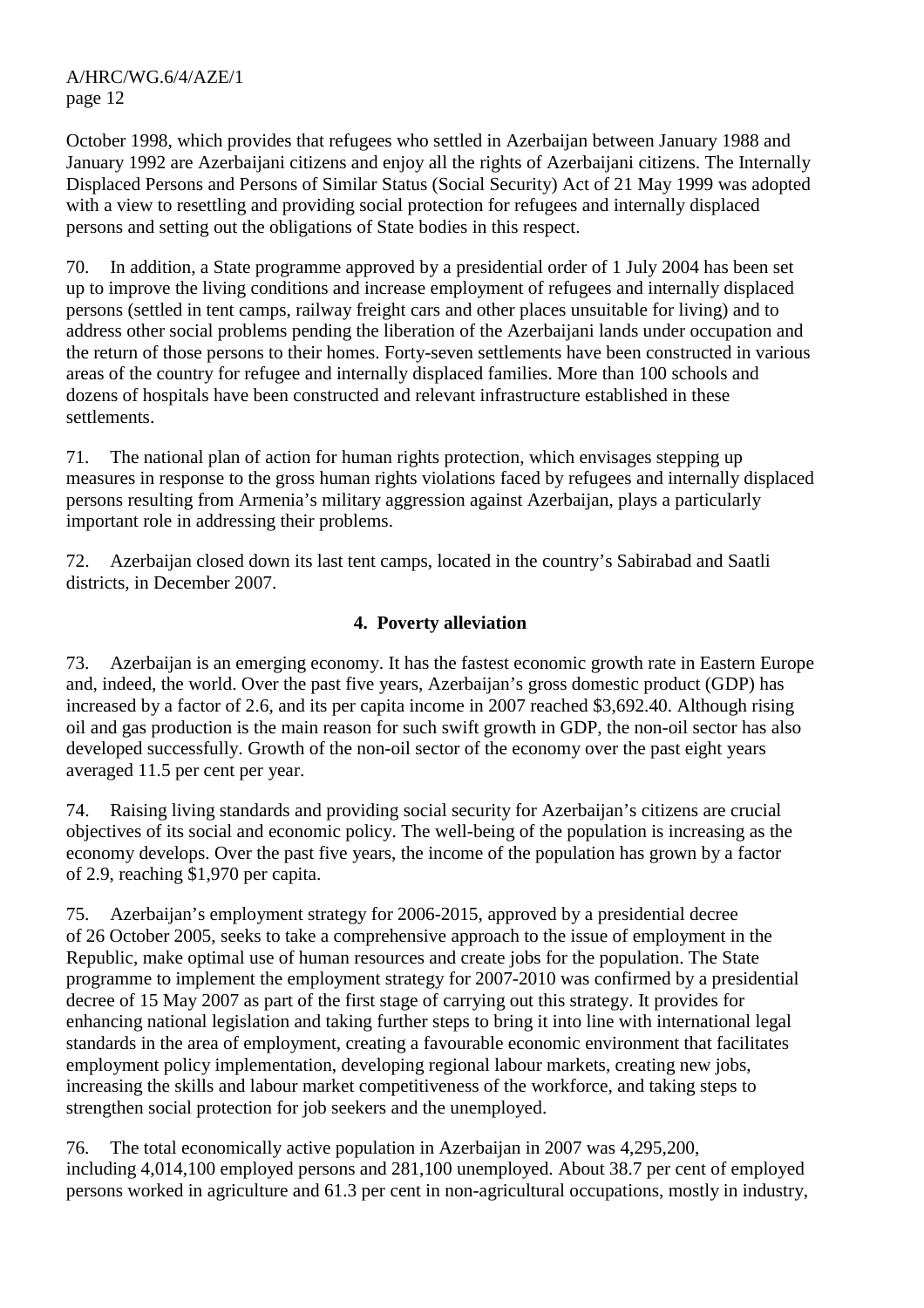trade, construction, services and transport. The share of employment in the private sector in 2007 increased by 3.7 per cent compared with 2000 and amounted to 69.2 per cent of the overall workforce.

77. Azerbaijan's labour market has expanded greatly and unemployment levels have consequently declined owing to its successful macroeconomic policies and considerable growth in GDP in recent years. Over the past five years, more than 671,000 jobs have been created, including some 480,000 permanent posts. Some 81.4 per cent of the new posts created are in the regions and 85.6 per cent in the private sector. The unemployment rate, determined in accordance with International Labour Organization (ILO) methodology, fell from 7.62 per cent of the economically active population in 2005 to 6.83 per cent in 2006 and 6.54 per cent in 2007.

78. The minimum wage increased during the campaign to raise wages, from 9 manats in 2003 to 75 in September 2008, in accordance with the Minimum Wage Increase Act.

79. In the light of wide spread poverty in the world, the General Assembly identified halving the poverty level by 2015 as one of the main targets of the Millennium Development Goals it adopted. Azerbaijan has joined this initiative and is taking the necessary steps to ensure that the basic needs of the population are more fully met. The Head of State thus signed an order in 2005 on preparing a State programme on poverty alleviation and sustainable development in Azerbaijan for 2006-2015.

80. The 2004-2008 State programme for regional social and economic development is also playing an important role in lowering the poverty level in the country. The programme identifies factors for economic development in specific districts and the major related areas of State policy and State support for the 2004-2008 period.

81. According to statistics, the poverty level has decreased in recent years, from 46.7 per cent in 2002 to 44.7 per cent in 2003, 40.2 per cent in 2004, 29.3 per cent in 2005, 20.8 per cent in 2006 and 15 per cent in 2007.

82. Azerbaijan cooperates actively with international organizations, including ILO, in applying progressive international labour, employment, job protection and safety, and social security standards. It has ratified 55 ILO Conventions, including all 8 core conventions (Nos. 29, 87, 98, 100, 105, 111, 138 and 182) and 4 priority conventions (Nos. 81, 122, 129 and 144). It regularly prepares national reports on the implementation of the relevant ILO conventions in Azerbaijan and submits them to ILO headquarters. It ratified the European Social Charter (revised) of the Council of Europe in 2004 and thereby assumed specific obligations under a number of articles, including articles 1, 4, 5, 6, 7, 8, 9, 11, 14, 16, 20, 21, 22, 24, 26, 27, 28 and 29. The initial national report on implementation of articles 1, 9, 20 and 24 was submitted to the Council in 2007. The next report on articles 11 and 14 will be submitted in late 2008. The observations and proposals of all States bodies, NGOs and social partners concerned are taken into account in preparing the reports.

## **D. Prison system reform**

83. Azerbaijan is taking comprehensive measures to improve the operation of the prison system and make it more effective.

84. Places of detention were officially opened up to human rights organizations as a result of the reforms carried out. In 2000, the Government signed an agreement with the International Committee of the Red Cross (ICRC), which has been renewed several times, permitting ICRC officials to visit convicted persons in places of detention without interference.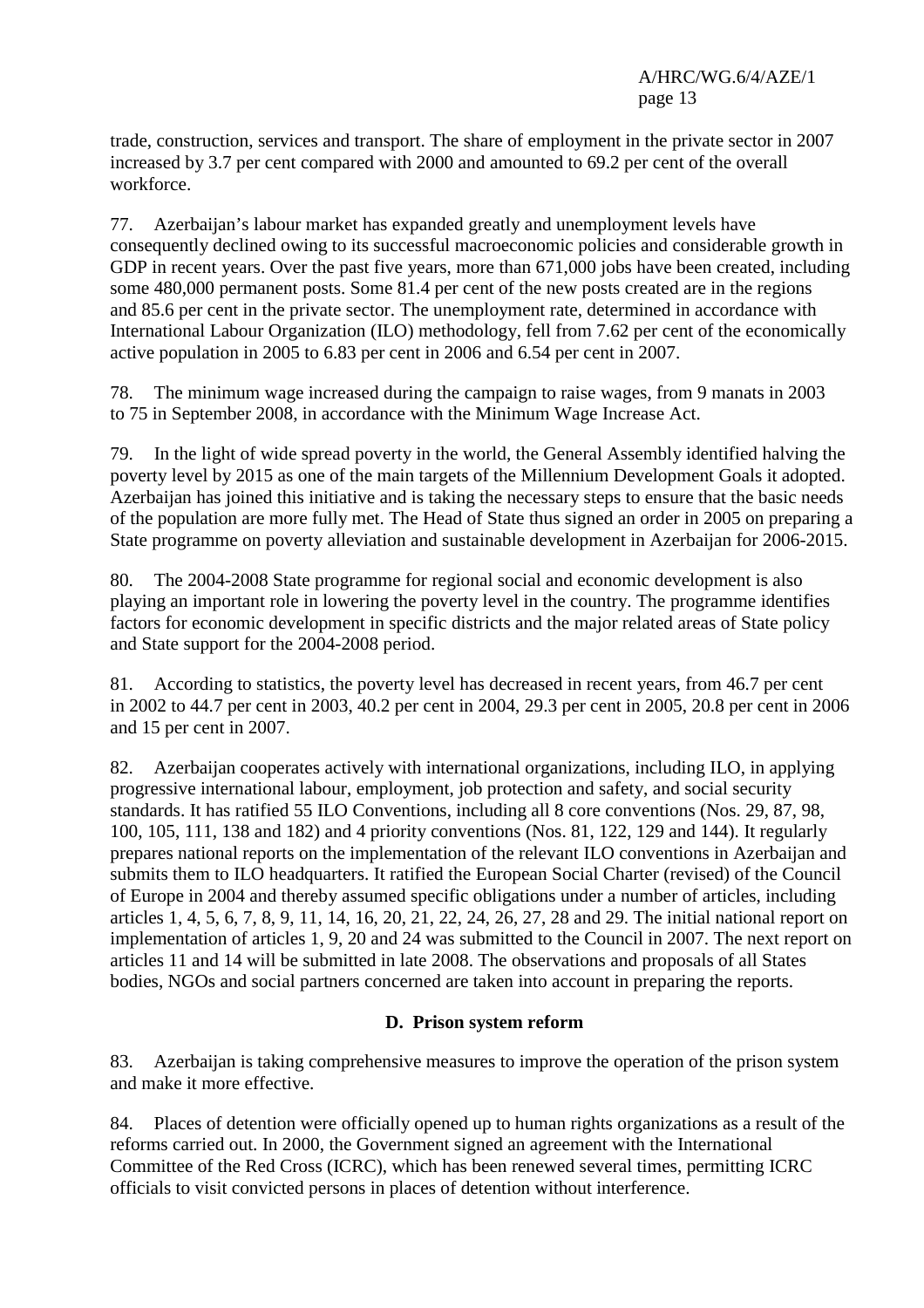85. In addition to the Convention against Torture, Azerbaijan has acceded to the European Convention for the Prevention of Torture and Inhuman or Degrading Treatment or Punishment, which entered into force in Azerbaijan on 1 August 2002, allowing the European Committee for the Prevention of Torture and Inhuman or Degrading Treatment or Punishment to visit the relevant State institutions and detention facilities without interference. Following up on the recommendations of the Committee, the Ministry of Justice requested its assistance in studying how prison facilities in the leading European countries in this field are organized and operate, including arranging for officials from the Ministry to visit prison facilities selected by the Committee, with a view to emulating the practices they saw there in comparable facilities in Azerbaijan. A delegation thus visited Finland in April 2007 to observe the organization of the prison facilities and the penal system of the country as a whole. It visited seven different kinds of prison facility and looked into the arrangements for the placement and distribution of convicted prisoners.

86. The process of bringing the prison system into line with international standards and promoting the rights of convicted persons has gone hand in hand with substantial efforts in correctional facilities to provide amenities for and improve the living conditions and diet of convicted persons. Azerbaijan attaches great importance to cooperation with the Council of Europe and European Commission in this area. It launched a joint prison reform programme with those organizations in 2006, with a budget amounting to 1.4 million euros. Proposals were made under the programme to further improve legislation and prison administration, and training and rehabilitation were organized for convicted persons. At its initiative, the European Commission has been in close consultation with Azerbaijan since 2008 on implementation of the judicial reform assistance programme. One of the objectives of the programme is to update Azerbaijan's prison system.

87. Azerbaijan attaches great importance to qualified medical care in places of detention. It has thus made arrangements for preventive care, hygiene and disease-control measures, which are carried out in prisons in accordance with the Penal Enforcement Code. The costs of medical care and medicines for convicted persons are borne by the State. In order to provide prisoners with medical care that meets modern standards and ensure the independence of medical specialists, medical services have been separated from the prison service and reorganized under a central medical authority set up and operating within the Ministry of Justice. As part of the programme for the provision of technical assistance to the countries of the Commonwealth of Independent States (TACIS), a new treatment block has been erected in the specialized treatment facility for convicted persons with tuberculosis. The Ministry of Justice works with ICRC to provide care for prisoners with tuberculosis.

## **E. Law enforcement agencies and human rights**

88. Importance is given in democratic societies to providing effective safeguards and oversight mechanisms for the work of law enforcement agencies. Azerbaijan devotes particular attention to protecting human and civil rights and freedoms in this respect.

89. In accordance with a special plan of action, the Ministry of Internal Affairs periodically takes ad hoc measures to harmonize police-community relations in terms of legal and ethical standards. There has been increased monitoring and accountability with respect to compliance with the law and protection of the human and civil rights and freedoms of detainees during their arrest, holding in police custody and administrative prosecution. Efforts have been stepped up to increase and enhance cooperation with the Ombudsman. The Ministry has an effective hotline service to increase oversight of police activities and identify and prevent cases of abuse of authority and other wrongdoing. Fundamental steps are taken against Internal Affairs officials who commit unlawful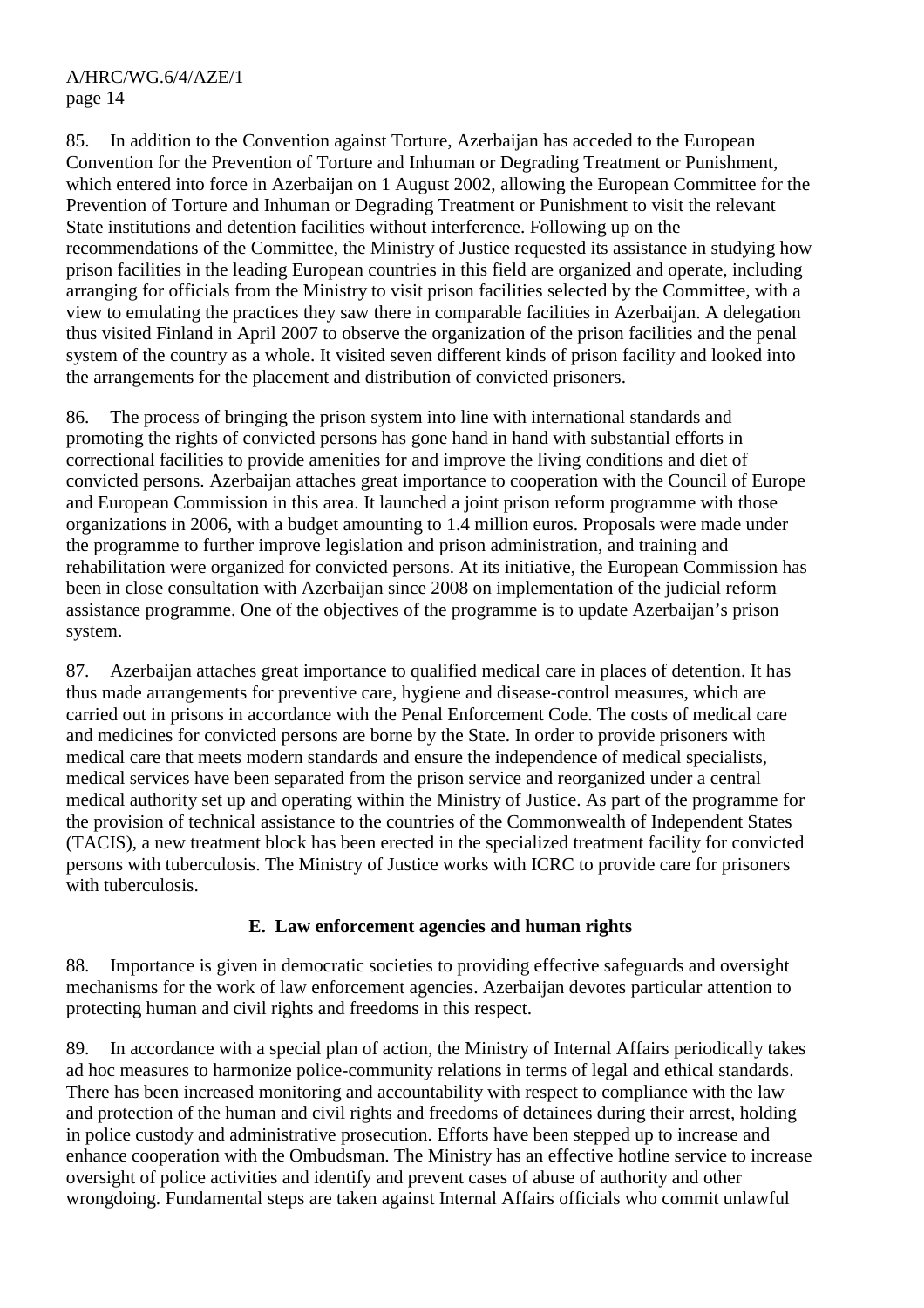acts, including dismissal and criminal prosecution. There were 58 instances of breaches of the law in the first half of 2008, including mistreatment of citizens, unlawful arrest, unlawful custody and violations of the rights of drivers. Strict disciplinary action and other measures provided for under procedural law were taken against 85 police officers. Three of them were tried before a criminal court, three were dismissed from the relevant Internal Affairs body and five were relieved of their duties.

90. A penal enforcement inspectorate established under the Minister of Justice is now in full operation. It handles complaints relating to human rights violations in prisons and the justice system as a whole in a swift, independent and comprehensive manner and takes the appropriate steps, ensuring that they are transparent. It has been given the authority to conduct direct and unimpeded visits to prisons, meet individually with prisoners, examine prison conditions, and request and study relevant documentation. A Public Affairs Committee has been set up under the Minister of Justice, made up of representatives of prominent human rights NGOs that enjoy the trust of the community, as great importance is attached to public involvement in and oversight of prisoner rehabilitation. Its establishment is one of the specific, positive measures taken to bolster dialogue and transparency between governmental bodies and members of civil society. Its members submit reports on their visits to prisons and make proposals and recommendations on how to improve prisoners' living conditions, provide employment opportunities in the facilities, modernize the working conditions for prison officers and other issues. In keeping with the prominent place accorded human rights protection, a Human Rights and Public Relations Office has been established within the Ministry of Justice to safeguard and protect the rights and freedoms of convicted and remand prisoners, maintain close cooperation with human rights NGOs in this area, enhance legal education and public information, and strengthen community relations.

91. If a person is suspected or accused of an offence with consequences that fall within the scope of the Ministry of National Security that person is subject to temporary deprivation of liberty under the procedure for the period and prescribed by law and detained in a holding facility of the Ministry. Such holding facilities are run in accordance with domestic law and the provisions of the Convention against Torture, the 1955 Standard Minimum Rules for the Treatment of Prisoners, the 1979 Code of Conduct for Law Enforcement Officials, the 1982 Principles of Medical Ethics relevant to the Role of Health Personnel, particularly Physicians, in the Protection of Prisoners and Detainees against Torture and Other Cruel, Inhuman or Degrading Treatment or Punishment, and the standards of the European Committee for the Prevention of Torture and Inhuman or Degrading Treatment or Punishment (CPT/Inf/E (2002) 1). An independent body with the power to receive complaints from persons under arrest and take steps accordingly if necessary, the Ombudsman is fully entitled to enter the holding facilities of the Ministry of National Security and visit detainees without interference and without advance notice. The Ombudsman's annual report on the situation of human rights and freedoms in Azerbaijan for 2005-2006 referred to the positive developments concerning the holding facilities of the Ministry. Furthermore, representatives of ICRC, the Organization for Security and Co-operation in Europe (OSCE) Office for Democratic Institutions and Human Rights, specialized agencies and international NGOs, and members of the European Committee who made an official visit to Azerbaijan examined and commended the operation of the holding facility (CPT/Inf (2004) 36 of 25 July 2003, para. 63).

## **F. Ethnic minorities**

92. The multi-ethnic and multidenominational composition of the population is an important feature of contemporary Azerbaijan. The basic provisions of Azerbaijan's ethnic policy are contained in the Constitution, which guarantees the equality of all citizens, irrespective of ethnicity, religion or race. Under the Constitution, "the State guarantees equality of rights and freedoms of all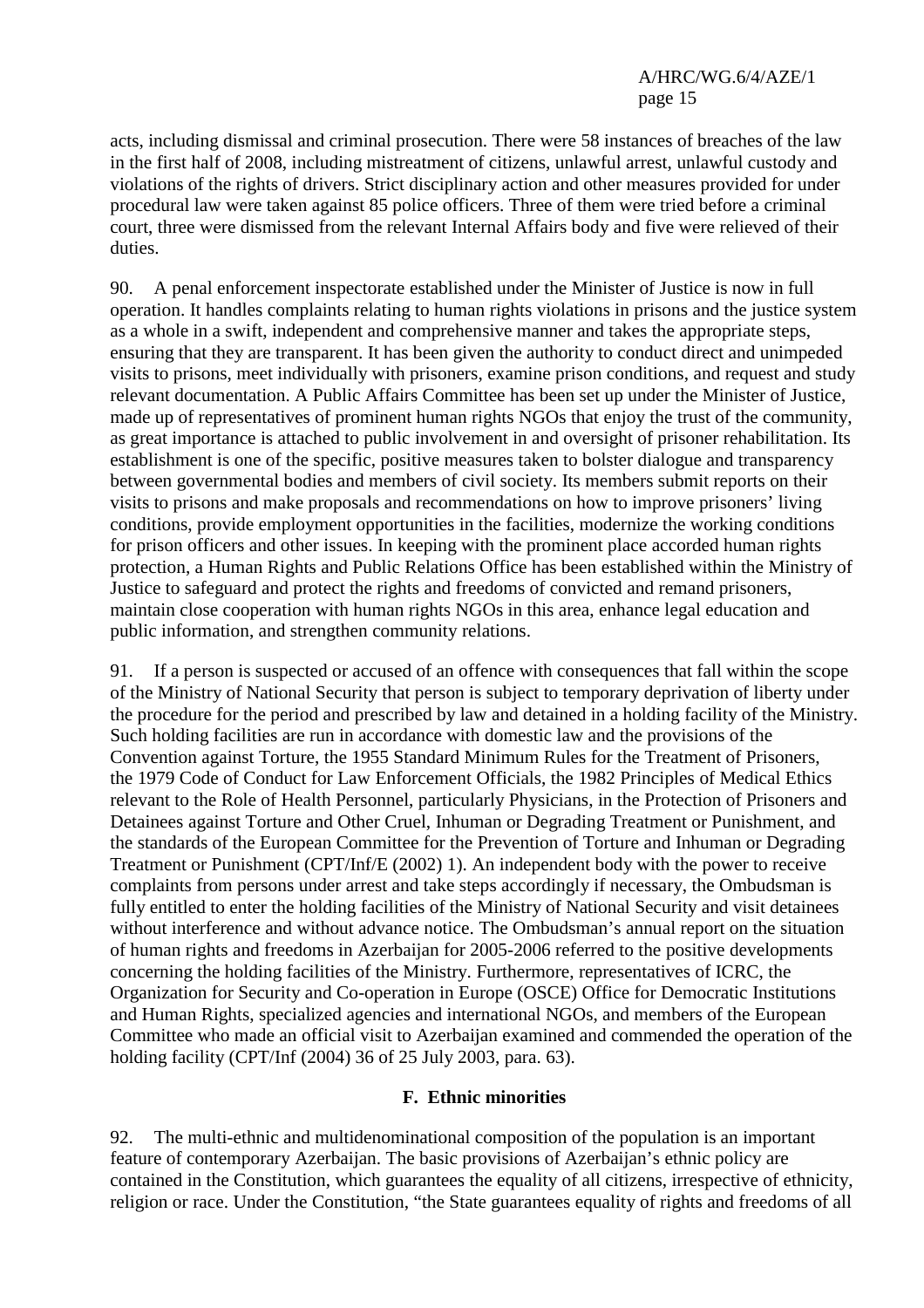citizens, irrespective of race, ethnicity, religion, language, sex, origin, property status, occupation, beliefs or membership of political parties, trade unions or other voluntary associations. Human and civil rights and freedoms may not be restricted on the grounds of race, ethnicity, religion, language, sex, origin, beliefs or political or social affiliation".

93. In addition to Azeris, who constitute the majority population in Azerbaijan, there are Lezgins, Russians, Armenians, Talysh, Avar, Turks, Tatars, Ukrainians, Tsakhurs, Georgians, Kurds, Tats, Jews, Udis and other ethnic groups.

94. The Government is taking the necessary steps to pave the way for the strict observance of individual rights and freedoms and equality of rights of all citizens and soliciting the active participation of minorities, on an equal footing, in all spheres of activity in the country. On 16 September 1992, the President signed a decree on protection of the rights and freedoms and State support for the languages and cultures of ethnic minorities, indigenous peoples and ethnic groups living in Azerbaijan, which was aimed at improving and raising the level of ethnic relations in the country in keeping with the imperatives of the rule of law.

95. Religious and racial discrimination are combated in accordance with the international conventions to which Azerbaijan is a party and domestic law. The Government has focused consistently on implementing the provisions of the International Convention on the Elimination of All Forms of Racial Discrimination and the Framework Convention for the Protection of National Minorities.

96. The various ethnic minorities are well represented in the country's official State institutions, Government and Milli Meclis. In areas where there is a concentration of ethnic minorities, representatives of the local population hold senior posts in the State bodies, which attests clearly to the implementation of human rights and personal freedoms and equality of all citizens regardless of race, ethnicity and religion, as proclaimed in the country.

97. There are about 50 NGOs dealing with ethnic minority issues.

98. Under the Constitution, everyone has the right to use his or her native language and also to receive an education and engage in creative activity in his or her native language. Instruction in Azerbaijan is provided in three languages - Azeri, Russian and Georgian - for grades 1 to 11. Ethnic minority children are offered classes in Lezgi, Talysh, Hebrew, Avar, Udi, Tat, Tsakhur, Khinalugh and Kurdish in Azerbaijani local elementary schools. Their native language is taught at the elementary level (grades 1 to 4). More than 15 newspapers and magazines are published in the languages of the ethnic minority communities living in Azerbaijan, and there are local television stations in areas with a high concentration of ethnic minorities.

99. Azerbaijan's ethnic minorities are guaranteed equal cultural rights and have the same access to the country's cultural heritage as others. The Azerbaijani Ministry of Culture and Tourism, in conjunction with the United Nations Educational, Scientific and Cultural Organization (UNESCO), organized a cultural diversity project, a round table on the problems of protecting the cultural heritage of ethnic minorities in Azerbaijan and the Azerbaijan Homeland Festival, devoted to ethnic minority art, in December 2006 and October 2008 (these events are held every two years).

100. Under article 1 of the Freedom of Religion Act, everyone is free to determine his or her attitude to faith, has the right to profess any religion individually or with others, and to express and disseminate his or her religious convictions. Equal conditions have been created for the activities of members of all religious minorities in Azerbaijan. Today, members of religious minorities live in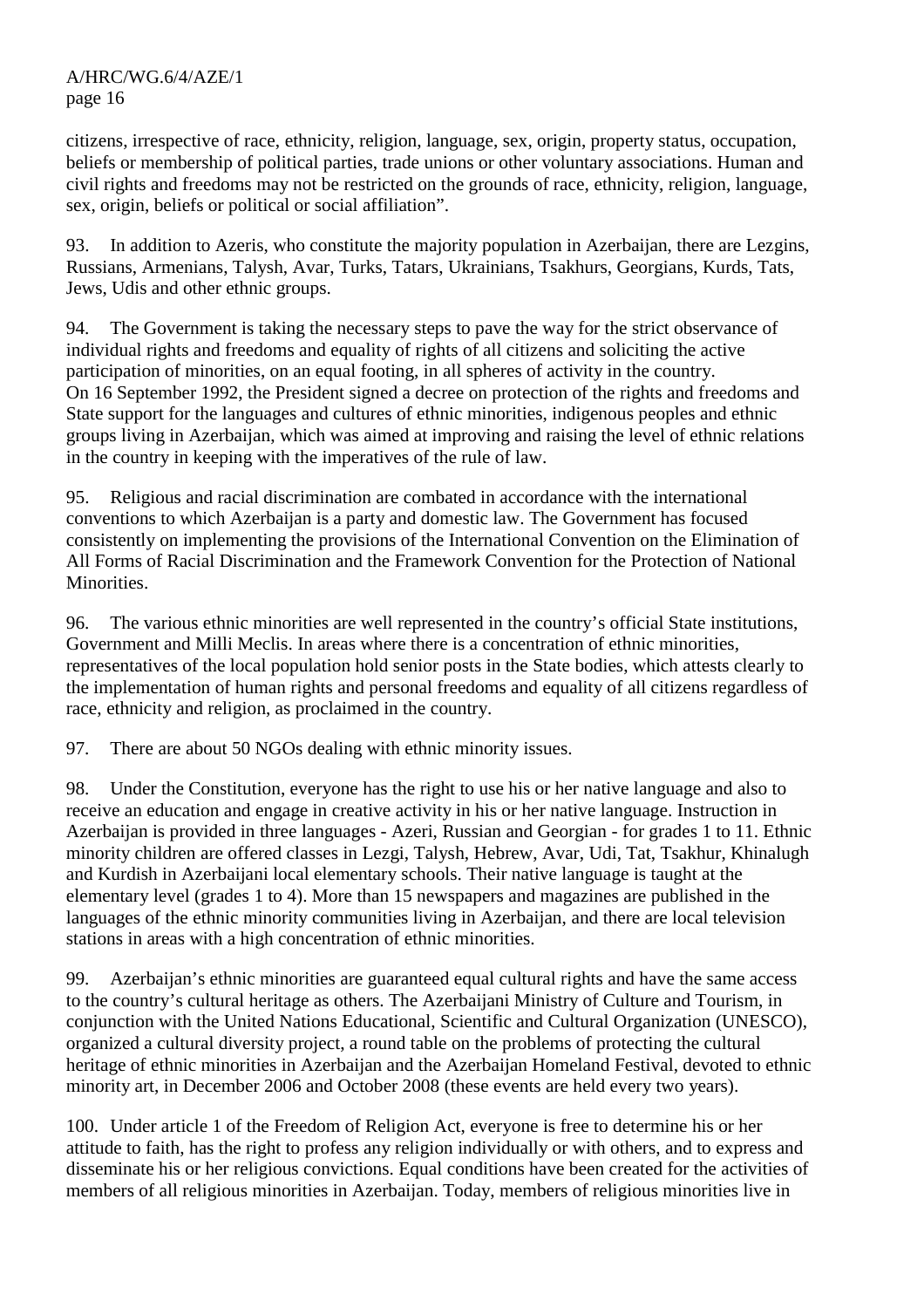mutual understanding and tolerance as a result of measures that are being carried out. At present in Azerbaijan, Russian Orthodox, Albano-Udi, Jewish and other non-Islamic religious communities function freely alongside Islamic communities.

101. Under article 48 of the Constitution, every citizen has the right to freedom of conscience and the right freely to determine his or her attitude to religion, express and disseminate his or her religious convictions and perform religious ceremonies. In Azerbaijan, 336 Islamic and 28 non-Islamic religious tendencies have been registered. Of the latter, 20 are Christian, 7 are Jewish and 1 is Krishnaite. There are now a Roman Catholic church, three synagogues and three Russian Orthodox churches in Baku. The towns of Gäncä and Xaçmaz each have a Russian Orthodox church, and the towns of Oğuz and Quba each have a synagogue. Every opportunity has been afforded for citizens to worship in the 1,400 active mosques, churches, synagogues and temples throughout Azerbaijan, and every step has been taken to provide for their safety.

#### **IV. ACHIEVEMENTS, BEST PRACTICES, CHALLENGES AND CONSTRAINTS**

## **A. Protection of the right to freedom of assembly and freedom of association**

102. Azerbaijan has created an environment that allows political parties to operate freely. Their activities are governed by the Constitution and the Political Parties Act, which has simplified State registration requirements for them.

103. There has been significant progress in Azerbaijan in recent years in the development of NGOs, which are an important feature of democratic society, and an increase in the role they play in social and political life and the law-making process. The standing committees of the Milli Meclis have thus established ad hoc working groups to cooperate with NGOs on drafting bills. An NGO or a group of NGOs may at any time submit its proposals on legislation to the parliament and participate in their discussion and adoption. Azerbaijan has also established the necessary legal framework for NGOs to operate freely and without interference. Azerbaijan has adopted the 1998 Grants Act, the 2000 Non-Governmental Organizations (Voluntary Associations and Funds) Act and the 2003 State Registration and State Register (Legal Entities) Act. There has been a dynamic increase in State registration of NGOs in recent years as a result of those efforts. Thus, there were 361 NGOs registered in 2007 (seven times more than in 2002). The number of NGOs registered in the first half of 2008 (55) was greater than the number registered in 2002 (50). Overall, around 2,500 NGOs are registered in Azerbaijan.

104. Meanwhile, since 1 January 2008 there has been a single window system to register traders, whereby all necessary documents are submitted to one State agency that quickly handles the necessary procedures. The introduction of this mechanism showed tangible results from the very first weeks of implementation, and 572 traders were registered.

105. A presidential order approving a strategic framework for State support of Azerbaijani NGOs was adopted on 27 July 2007 to create a stable and effective system of partnership between State bodies and NGOs, involve NGOs in addressing issues of significance for the development of the State and society, and further the development of civil society. A presidential council for State support of NGOs was also established by a presidential decree of 13 December 2007.

106. Freedom of assembly is regulated by a corresponding law, adopted in 1998 following consultations with the OSCE Office for Democratic Institutions and Human Rights. The law reinforces the positive obligation of the State concerning freedom of assembly. Thus, the State must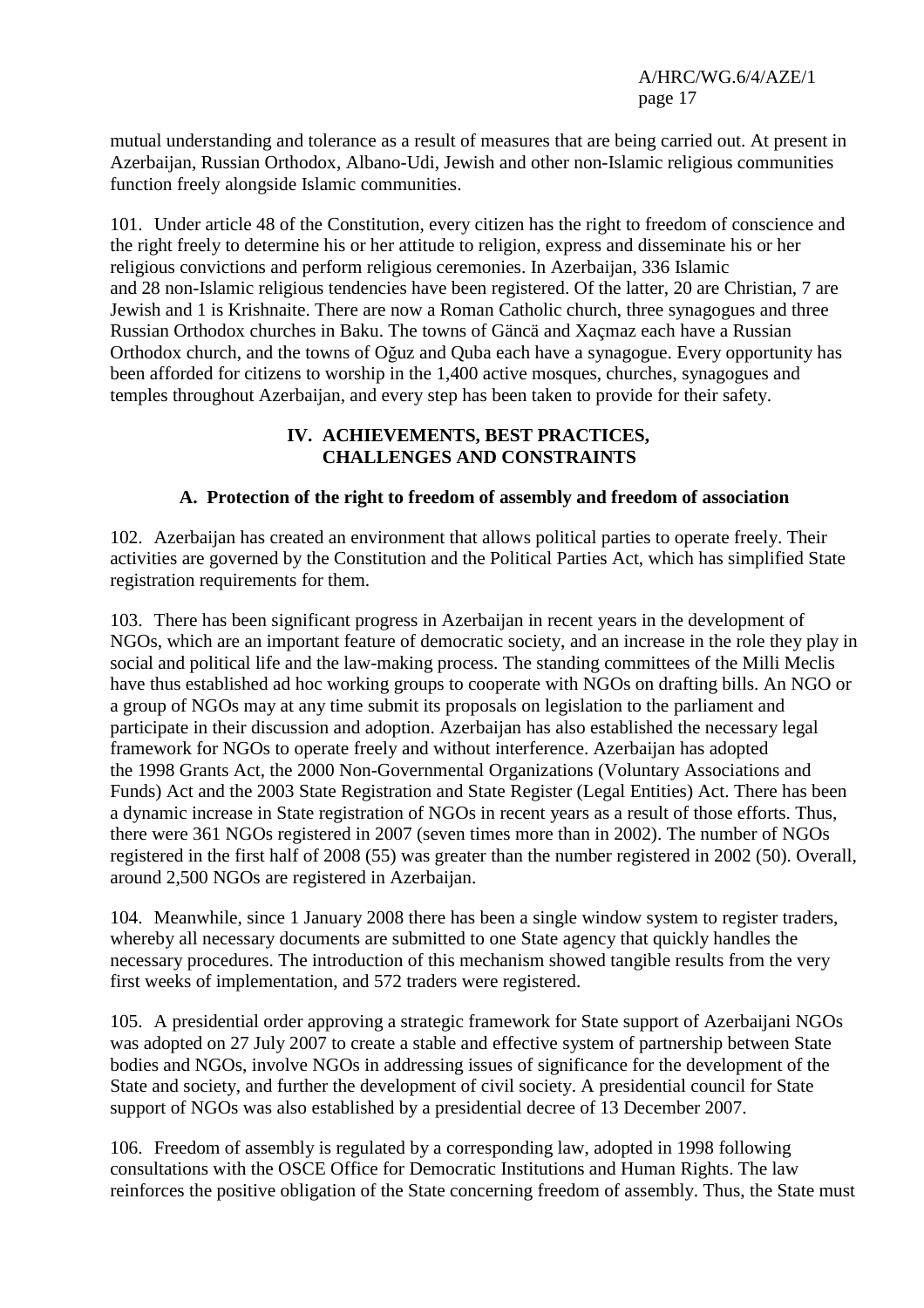not only avoid encroaching on this right but also take every necessary step to promote it in accordance with the law. Furthermore, in the light of the country's economic progress and the accompanying transition to a new stage of social and political development, it became necessary to bring the provisions of this law into full compliance with the requirements of the European Convention on Human Rights and the jurisprudence of the European Court of Human Rights. A working group to amend and supplement the Freedom of Assembly Act was established after the Government of Azerbaijan addressed the Council of Europe Venice Commission. As a result of the work done by the Group, a bill was drafted and submitted to the Milli Meclis for consideration.

## **B. Protection of the right to information**

107. The right to information is enshrined in the Constitution. Everyone is free to seek, receive, transmit, compile and disseminate information by lawful means. Aside from the Constitution, the right to information is protected under the Freedom of Information Act of 19 June 1998 and the Access to Information Act of 30 September 2005, which was prepared in conjunction with OSCE experts. This right means that any government body or voluntary association must make information of interest available if that information is not a State secret under the law. Every person has the right to transmit and disseminate information, i.e. to make it available to the public, by any lawful means. The right to information also pertains to legal persons (such as political parties and trade unions). In accordance with the Act, public relations services have been established in State bodies to ensure that information may be obtained.

108. Azerbaijan also attaches great importance to guaranteeing the right to freedom of information, which is enshrined in national legislation. Article 50, paragraph II, of the Constitution, states: "Freedom of public information shall be guaranteed, and State censorship of the media, including the press, shall be prohibited." Censorship was fully abolished in the country as far back as 1998 by a presidential decree on additional measures to guarantee freedom of speech, opinion and information in Azerbaijan. The Government is taking the necessary measures for media outlets to be established, operate and develop freely.

109. The required steps have been taken for the proper functioning and development of the country's existing news media. The 30 newspapers and news agencies were each provided with 2,000 manats (1 manat  $\approx$  0.9 euros) in financial support under a presidential order of 21 July 2005 on providing financial assistance to the news media. Another presidential decree of 31 July 2008 approved the strategic framework for State support of the development of the news media, for the purpose of promoting effective cooperation between State bodies and the news media, increasing the media's economic independence and professionalism of journalists, and enhancing the news media's role in building a civil society. Furthermore, 38 media outlets were granted lump sums of 5,000 manats in accordance with a presidential order of 31 July 2008 on one-off payments to the news media of Azerbaijan.

110. Freedom of speech and the press, and the right of citizens to express their views and convictions in the news media and to receive and disseminate information are also reflected in the News Media Act of 7 December 1999. In accordance with this Act, authorization by the State is not required for the establishment of a printed publication.

111. The news media are entitled to obtain information from State organizations and voluntary associations and officials. The refusal by a State body or official to provide the information requested may be challenged by members of the news media before a superior body or official and then in court.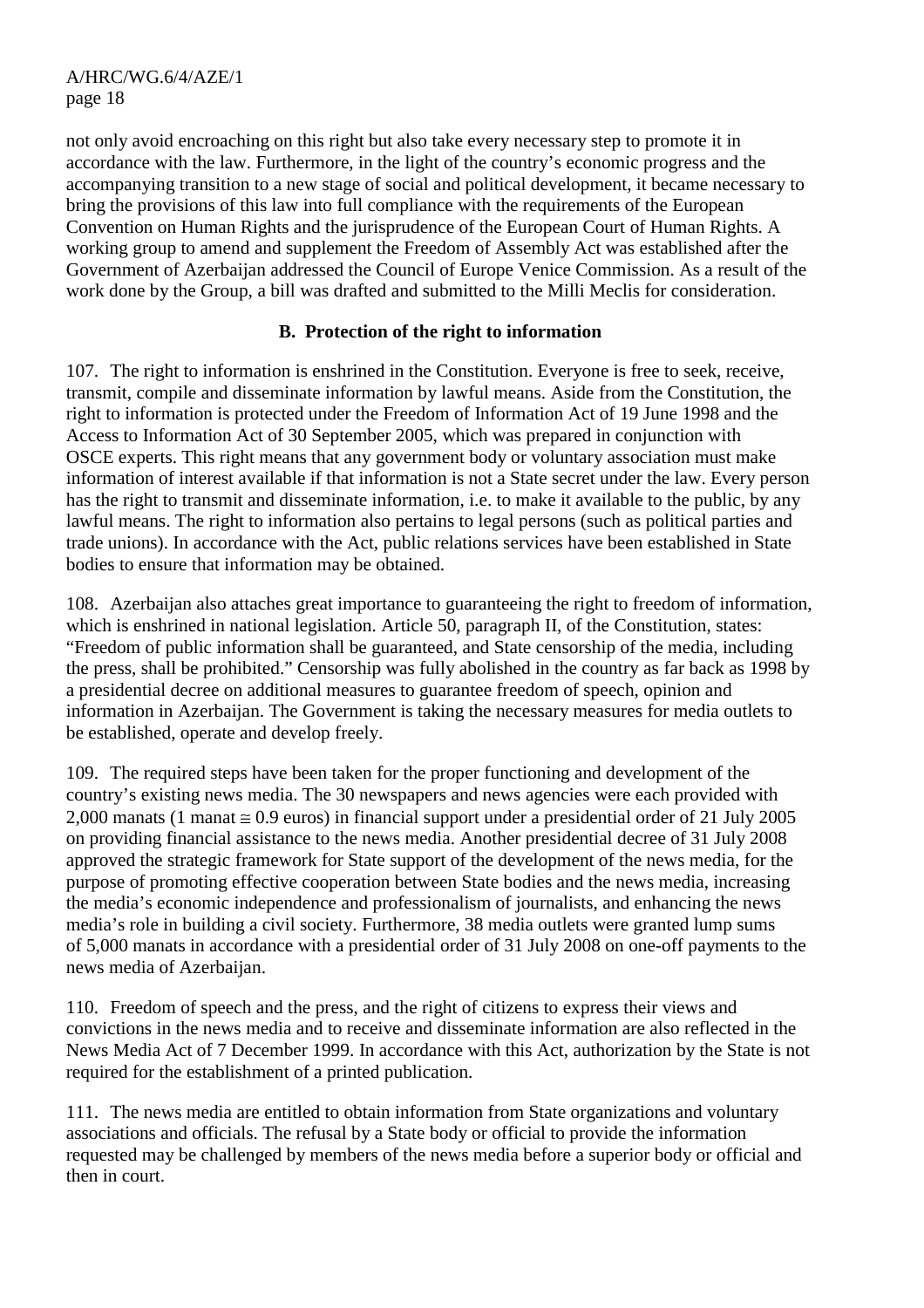112. In order to simplify matters and enhance the opportunities for natural and legal persons to register publications, the application forms annexed to the rules governing the processing and recording of applications to establish publications, which were confirmed by a decree of the Minister of Justice of 27 July 2007, were posted on the Ministry of Justice website.

113. Overall, the register comprises some 3,800 publications, including 255 registered in 2002, 499 in 2003, 420 in 2004, 484 in 2005, 424 in 2006, 412 in 2007 and 210 during the first 10 months of 2008.

## **C. Human rights education**

114. To increase public awareness of human rights, Azerbaijan is cooperating closely with such international organizations as the United Nations (OHCHR), the European Union, the Council of Europe (Human Rights Education for Legal Professionals (HELP) programme), the European Network for the Exchange of Information between Persons and Entities responsible for the Training of Judges and Public Prosecutors (Lisbon Network), the German Agency for Technical Cooperation (GTZ), the American Association of Jurists and the European Public Law Centre.

115. The Government and OHCHR have been conducting a project entitled strengthening capacities and infrastructure for human rights protection and promotion since 1998. This project has been extended several times because of its special importance, and measures have been taken to increase its effectiveness. A number of outreach activities have been carried out under the project, including workshops on submitting periodic reports to United Nations treaty bodies, training for judges, procurators and other judicial officers, and the translation into Azeri, publication and distribution of international documents. The project is being carried out in close cooperation with the United Nations office in Azerbaijan. As part of the project, representatives of OHCHR have visited Azerbaijan, holding meetings with senior officials of the Ministry of Justice to discuss the prospects for further cooperation. The project is still under way.

116. Azeri translations of international human rights instruments and scientific articles on various aspects of international human rights law are regularly published in the journals *Vozrozhdenie - XXI vek* (Renaissance - Twenty-first Century) and *Mezhdunarodnoe pravo* (International Law), issued by the Institute for Nation Building and International Affairs and the Association for International Law and International Relations. Under the national plan of action for human rights protection, a human rights digest, incorporating the plan itself and laws relating to it, and a number of international treaties have been published.

117. In order to ensure that convicted and remand prisoners are able to submit complaints to the relevant bodies and organizations, these individuals and their relatives are kept informed of their rights. Libraries for convicted prisoners contain copies of legislative acts and each convicted prisoner is issued a "prisoner's handbook", printed in Azeri, Russian and English. The recently published Information Manual for Convicted Prisoners reproduces all the laws and regulations governing the rights of convicted prisoners, together with a collection of international human rights treaties. It also includes, in particular, information about the procedure for appealing to the European Court of Human Rights.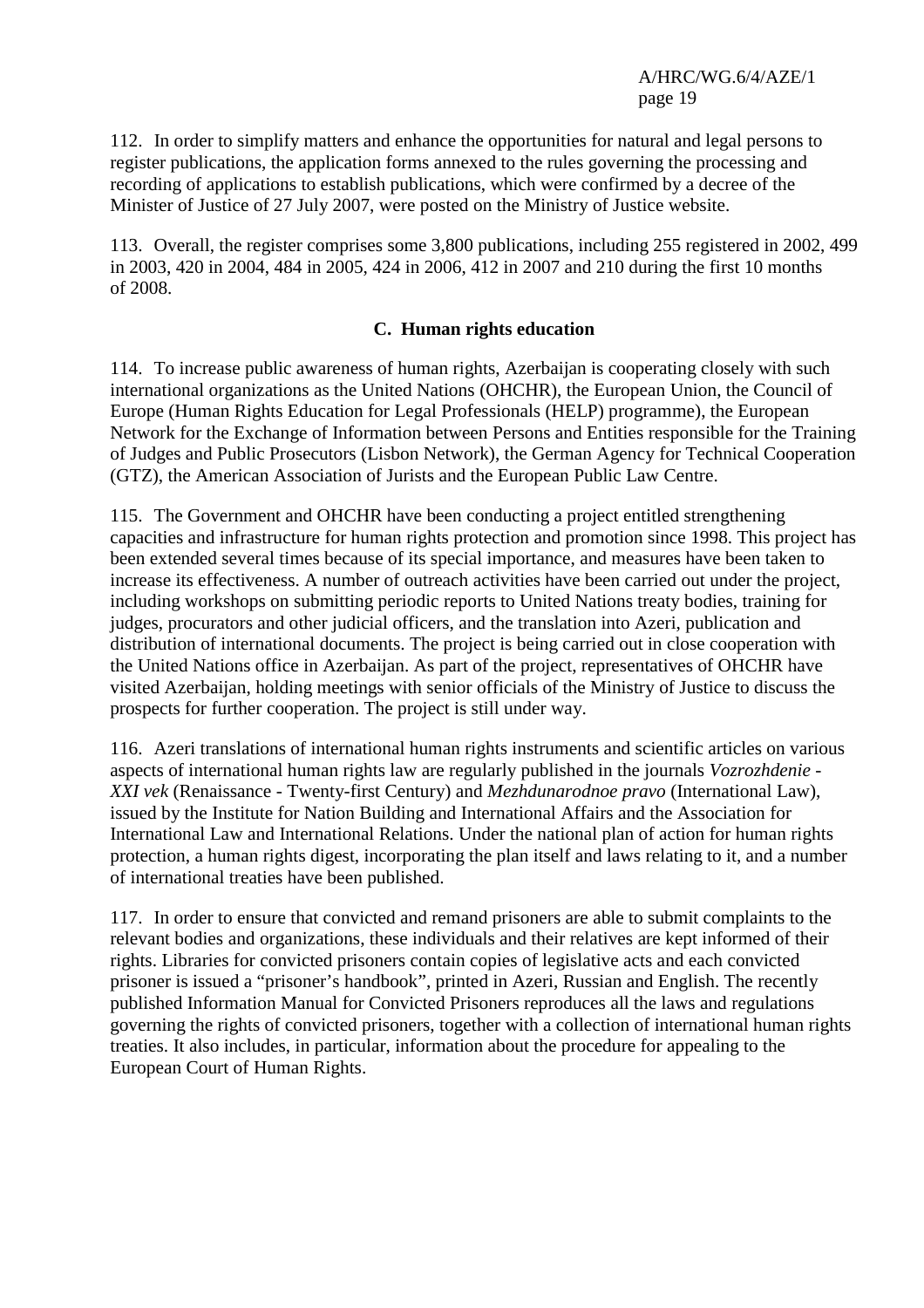## **Training of judicial officers**

118. A judicial academy was founded under the auspices of the Legal Studies Centre, in accordance with the presidential decree on the development of judicial bodies. This academic institution was set up to provide both initial and further training for judges (with separate courses for new judges, judges with at least five years' experience and presiding judges), judicial officers, procurators and other persons with higher legal education.

119. The Ministry of Justice is actively involved in efforts to increase awareness about human rights issues among judicial officers by organizing relevant events and making use of its website and publications such as *Ganunchulug* (Legality) and *Adliyya* (Justice). The Ministry of Justice and the European Public Law Centre are carrying out a joint project to train jurists on the rule of law and support legal reforms, under which many workshops, meetings, study visits by human rights experts and other events have been held.

120. Law enforcement bodies are taking special measures to train and prepare prison staff, particularly with respect to preventing torture and ill-treatment. Special courses for the study of human rights (70 hours) and international instruments on the treatment of offenders (28 hours) have been included in the curricula of the prison service's Study Centre for the training and further training of prison and remand centre personnel. Under a joint European Commission-Council of Europe prison system reform programme, Azerbaijan has also translated into Azeri and published 4,000 copies of the new version of the European Prison Rules adopted by the Council of Europe Committee of Ministers on 11 January 2006. They were distributed to prisons, relevant State agencies, courts, law enforcement bodies and NGOs. Professional training for prison officers and rehabilitation measures for prisoners were carried out and study visits to prisons in a number of European countries organized under the programme.

121. In addition, prison and remand centre medical staff attend extensive further training courses under a special programme with the participation of experienced specialists, including from the Ministry of Health and ICRC and other international organizations. These courses focus in particular on issues relating to the detection by medical experts of the use of torture and cruel treatment and the documentation of such cases.

## **D. Human rights protection in occupied territories**

122. The Armenian-Azerbaijani conflict in Nagorny Karabakh remains the most difficult problem facing Azerbaijan. The Nagorny Karabakh region and seven surrounding districts occupied by the Republic of Armenia make up 20 per cent of the territory of Azerbaijan. More than 1 million Azerbaijanis have become refugees or displaced persons as a result of the policy of ethnic cleansing carried out by Armenia.

123. During Armenia's aggression against Azerbaijan, gross violations of international humanitarian law have been recorded, including numerous instances of extrajudicial executions and mass shootings, torture and other cruel and inhuman treatment and punishment of Azerbaijani civilians, hostages and prisoners of war.

124. Unfortunately, it must be said that Azerbaijan is not in a position to fully carry out the international human rights obligations it has undertaken at the national level in the territories occupied by Armenia. Azerbaijan's efforts to achieve a rapid and peaceful settlement of the conflict, liberate the occupied territories and facilitate the return of refugees and displaced persons have been thwarted by the unconstructive position of Armenia, which is demanding that the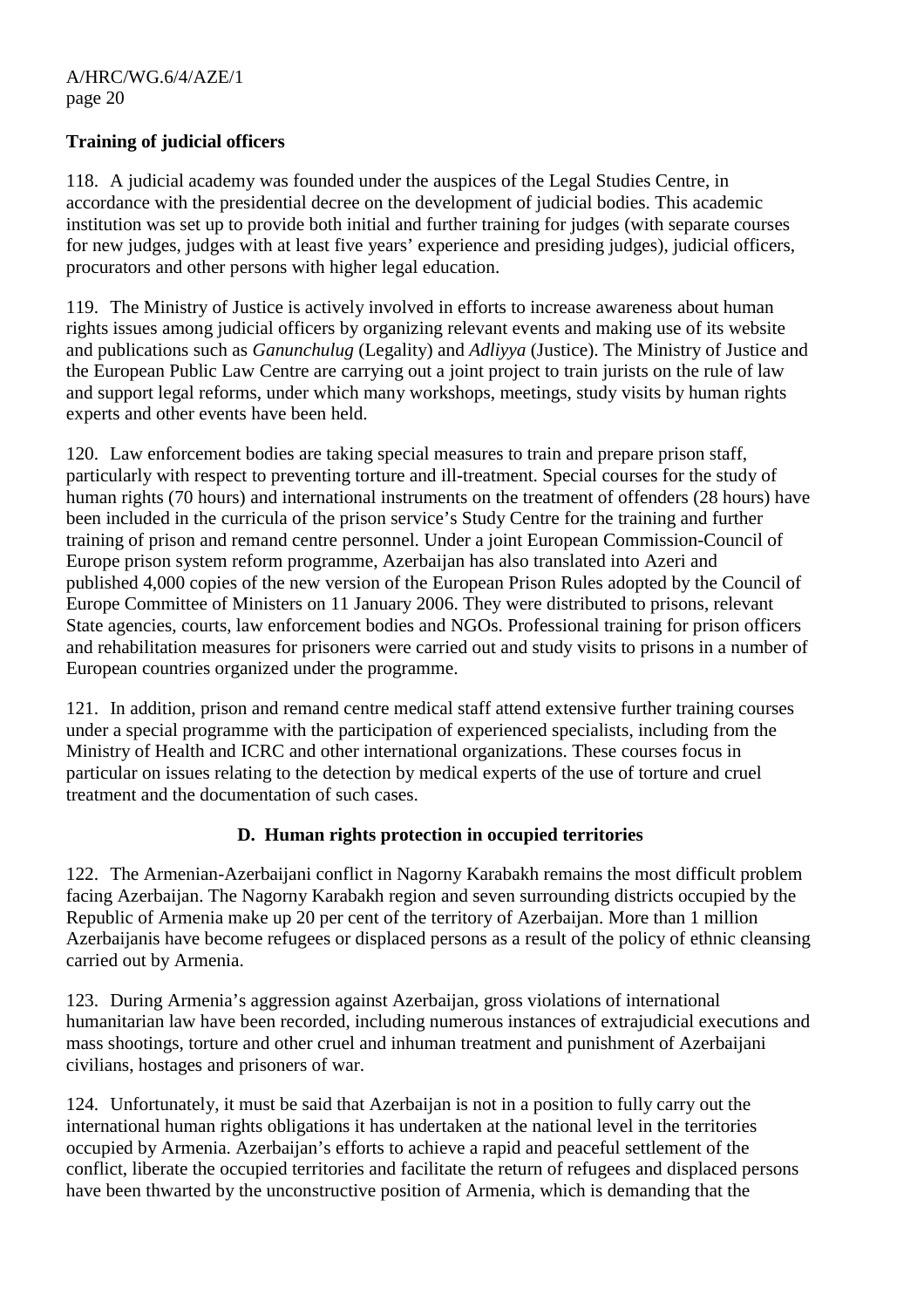Nagorny Karabakh region of Azerbaijan be granted independence or that this part of Azerbaijani territory be annexed to Armenia. The Armenian-Azerbaijani conflict is the sole obstacle preventing Azerbaijan from carrying out in full the obligations it has undertaken under international agreements in the area of human rights. Azerbaijan has thus been compelled to make a special statement on acceding to a number of international agreements that it could not guarantee the implementation of the provisions in its territories occupied by Armenia until they were completely liberated.

## **E. Counter-terrorism**

125. Today, terrorism may be regarded as a global problem that recognizes no borders and one with which Azerbaijan is waging an uncompromising struggle. In December 1999, Azerbaijan adopted the Counter-Terrorism Act, which not only addressed issues relating to combating terrorism but also devoted particular attention to international cooperation in this area. Azerbaijan has acceded to more than 10 conventions in the area of combating international terrorism.

126. Azerbaijan has been subjected to territorial claims by neighbouring Armenia for many years now and suffers from State-sponsored terrorism by Armenia. Terrorist acts against the Azerbaijani people are carried out in trains, buses, ships and the metro. The Nagorny Karabakh region and seven surrounding districts occupied by Armenia are now beyond any control. Armenian officials have created camps for training terrorists from various countries in these territories. The territory of the Nagorny Karabakh region of Azerbaijan is used to transport drugs, and the huge proceeds from the production and transport of drugs are used for terrorist purposes.

127. The majority of the terrorist organizations and the crimes against humanity committed by them are directly related to or derive from the unlawful territorial claims or, in other words, separatism. International agreements regard terrorism and separatism as equal threats to sovereignty, the constitutional order, territorial integrity, the inviolability of State borders, stability and peace.

128. Azerbaijan supports broad and determined efforts to combat terrorism and calls on the international community to reject the policy of double standards concerning terrorism, extremism and separatism. States cannot combat such phenomena in one territory and fail to react to similar processes in other States.

129. It is very important in combating terrorism that every country undertake to investigate, detect and punish (or hand over) offenders regardless of their place of origin. Measures must be taken to prevent and suppress opportunities to use the territory of a State for terrorist purposes against another. Effective results in combating terrorism can be achieved by following these principles.

## **F. Combating corruption**

130. The Azerbaijani State is taking the necessary measures to combat corruption.

131. Azerbaijan has acceded to the Council of Europe Criminal Law Convention on Corruption and Civil Law Convention on Corruption and is a member of the Group of States against Corruption and International Association of Anti-Corruption Authorities.